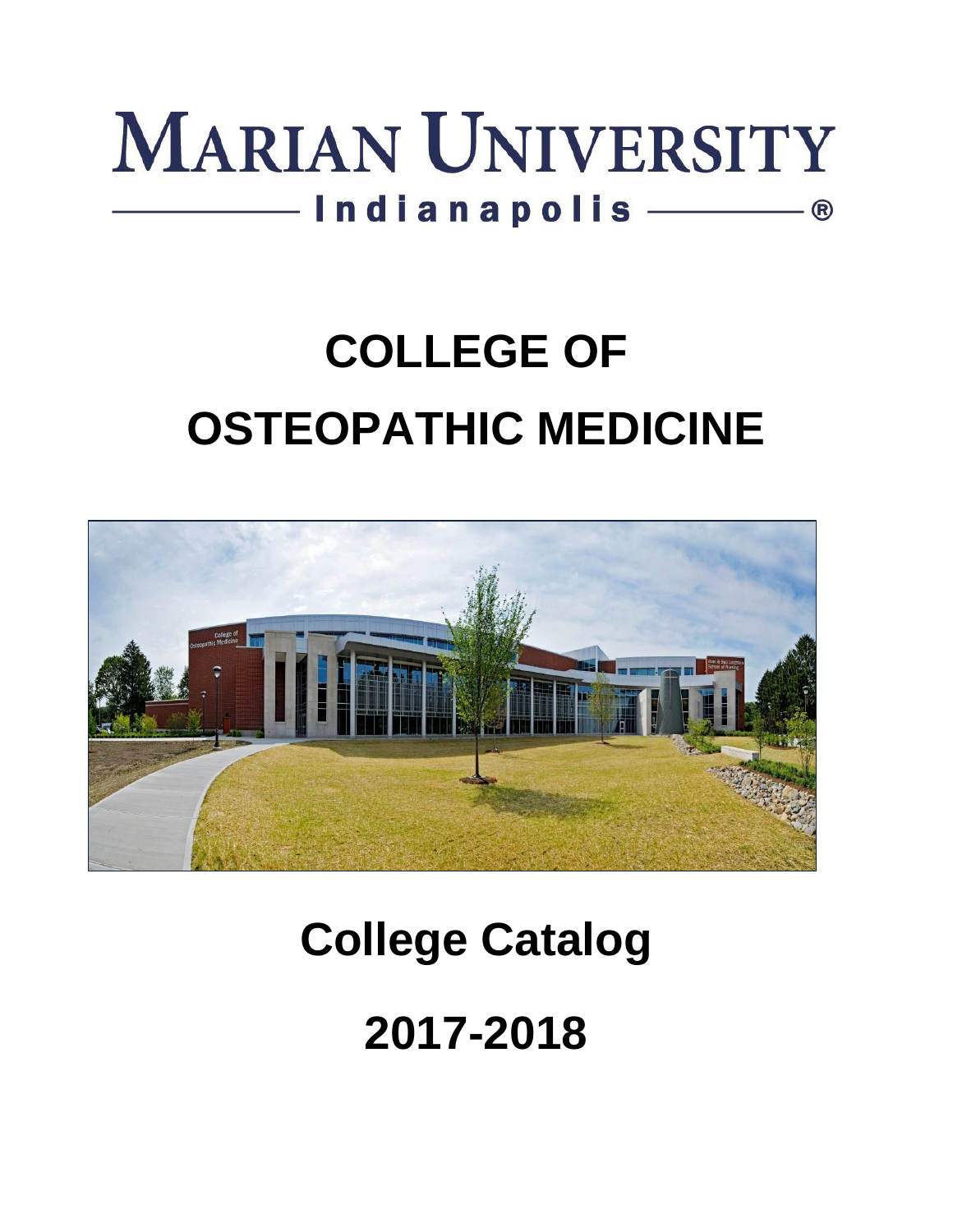#### **PREFACE**

The Marian University *Graduate Catalog* includes specific policies and procedures related to all graduate students at Marian University, so it will be referenced throughout this document. The Marian University College of Osteopathic Medicine (MU-COM) *College Catalog* is a supplement to the Marian University *Graduate Catalog.* MU-COM also publishes a *Student Handbook* that contains additional information about policies and procedures specifically related to MU-COM.

All inquiries regarding the MU-COM Catalog should be directed to the Office of the Dean at 317.955.6290. Any recommendations for additions, deletions, or changes must be submitted in writing to the MU-COM Dean. Final approval is by the Provost of Marian University.

#### **CONTACT INFORMATION**

Marian University College of Osteopathic Medicine 3200 Cold Spring Road Indianapolis, IN 46222-1997 317.955.6290 <http://www.marian.edu/osteopathic-medical-school>

Note: MU-COM reserves the right to delete any course or clinical site described in this catalog. MU-COM also reserves the right to effect any other changes in the curriculum, tuition/fees/ administration, or any other phase of school activity without notice.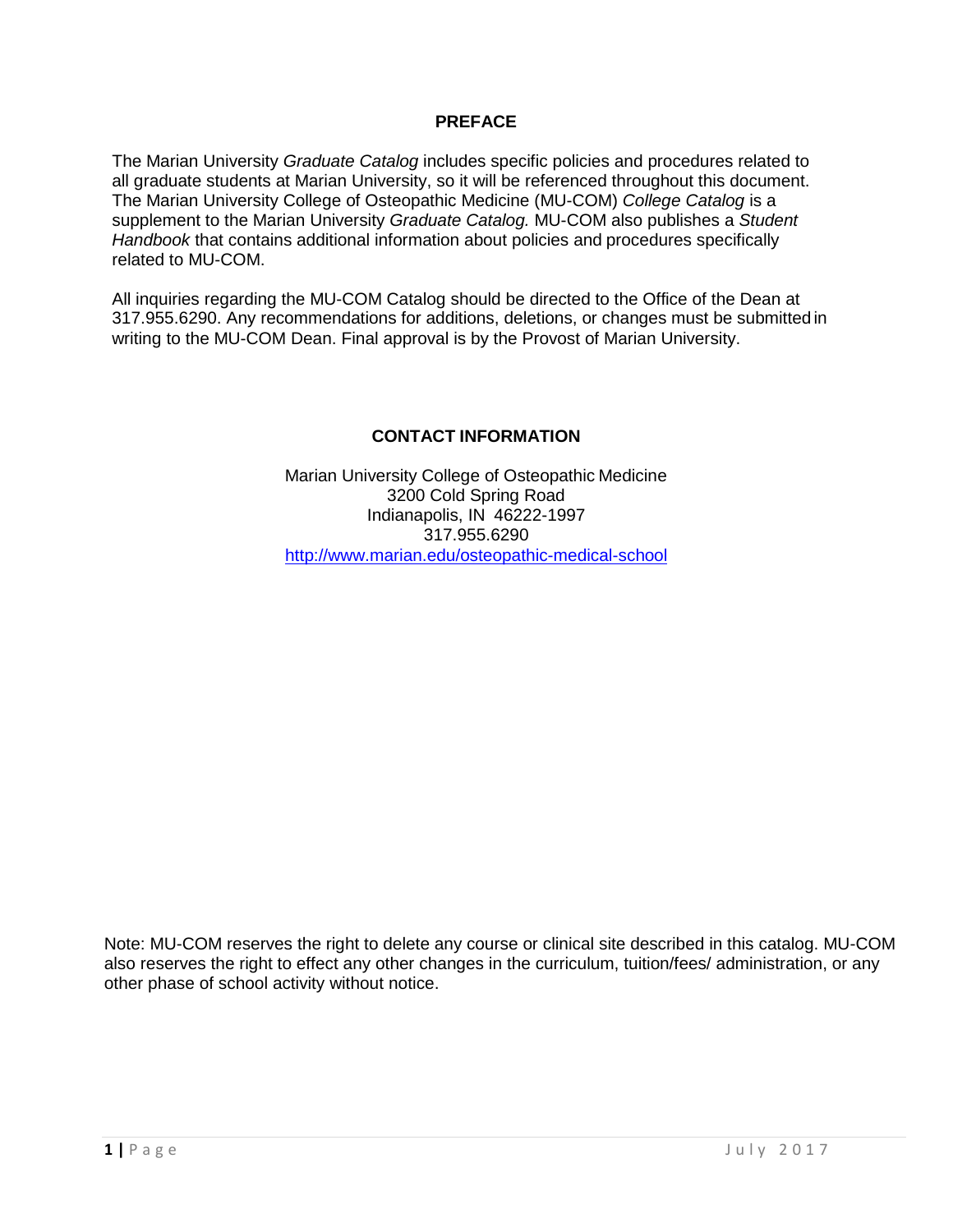### **TABLE OF CONTENTS**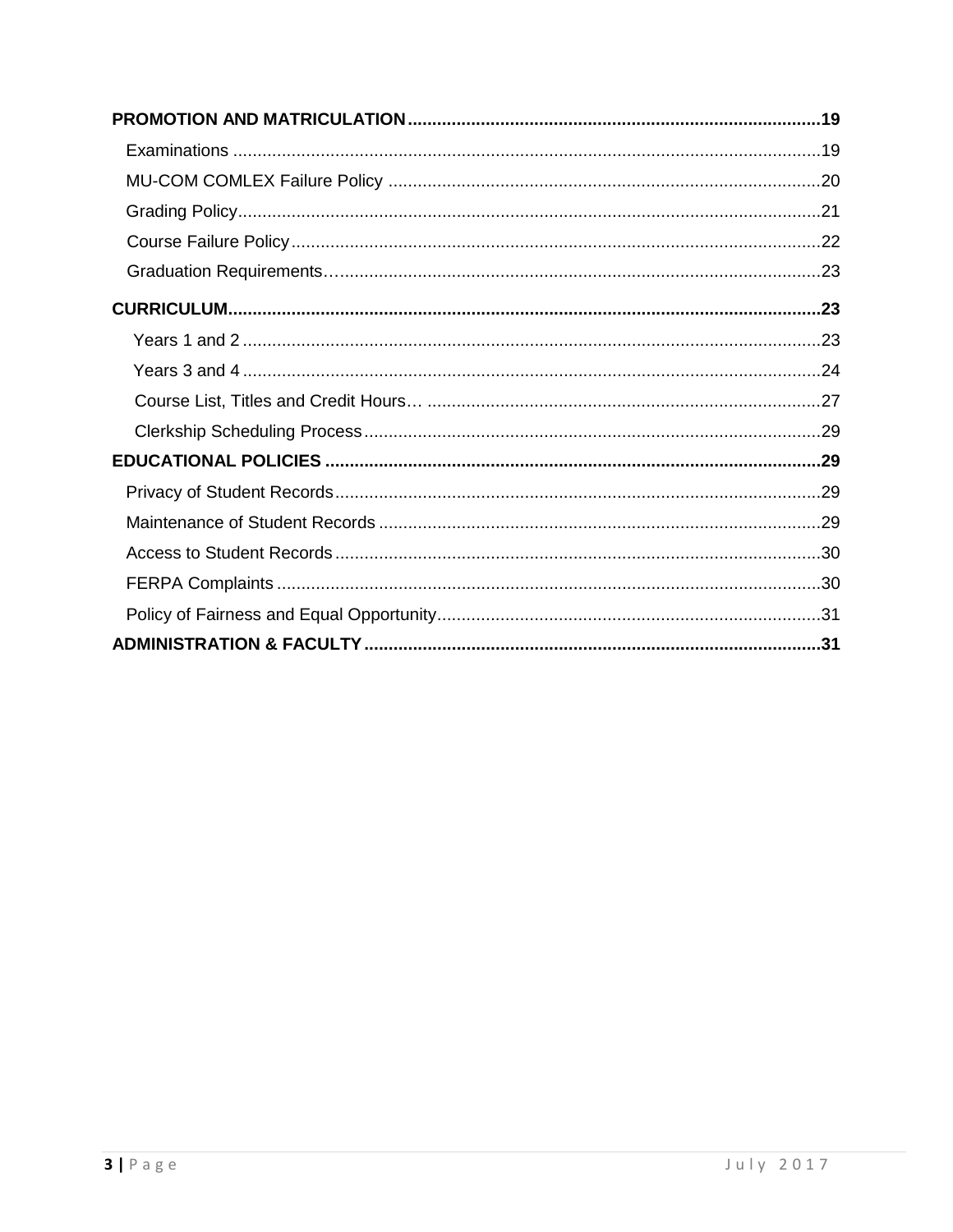#### **MESSAGE FROM THE DEAN OF MARIAN UNIVERSITY COLLEGE OF OSTEOPATHIC MEDICINE**

#### **Donald Sefcik, DO, MBA**

What an exciting time this is in health care, especially at Marian University!

In August 2013, we welcomed our first class of osteopathic medical students. In May 2017, this energetic group of trail-blazers became the inaugural class of alumni at MU-COM. We look forward to the impact they will have on healthcare, our institution, our communities, the state of Indiana, and beyond.

Our President, Daniel J. Elsener, and every member of our Board of Trustees, work tirelessly to provide the infrastructure and resources we need to achieve our future goals. Together we have developed a clinical network of over 125 different sites that expose our students to a variety of clinical settings and specialties. We've constructed the Center for Health Sciences, a state-ofthe-art learning environment that enhances student success. We've also attracted dynamic educators to prepare students to be leaders in the healthcare community.

Our faculty and staff were recruited from across the United States to develop a blended curricular model that prepares our students for a successful medical career. The systems- and competency-based curriculum exposes students to early clinical scenarios and integrates the biomedical sciences with clinical application. Our licensing examination performance (passrate) validates the curriculum model.

In collaboration with the Leighton School of Nursing, which is also located in Evans Center, we are developing new graduate-level programs that will advance training in a truly interprofessional educational environment. This will allow our medical and nursing students to train in an environment that mirrors future clinical experiences. Together, we will become leaders in establishing more effective and efficient models to deliver a whole person approach to the treatment of patients.

Our diverse student body comes to Indianapolis from across Indiana, the United States, and beyond. They bring strong academic metrics, talents, and experiences to a learning environment focused on student success. The diverse nature of each class is essential to educating medical students in an environment where they can learn from one another and develop skills essential to becoming great physicians.

MU-COM is a wonderful place, with wonderful people, in a growing and vibrant city. The future is ours to create.

Sincerely,

Donald Sefcik, DO, MBA Dean, College of Osteopathic Medicine and Vice President of Health Professions Marian University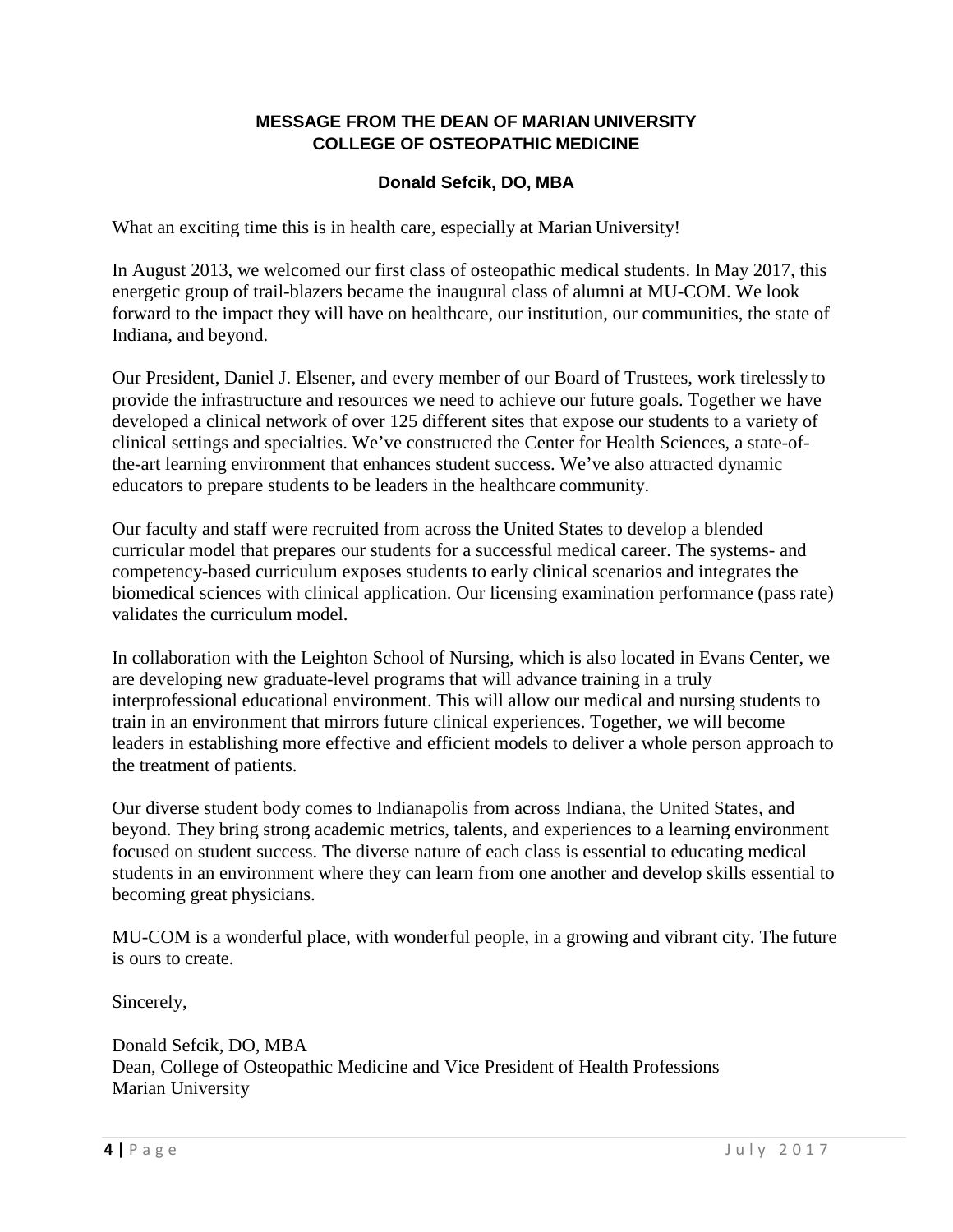#### **CAMPUS MAP**

#### <span id="page-5-0"></span>**MARIAN UNIVERSITY** -Indianapolis

17 Maintenance Building<br>Campus Operations Parking<br>18 Marian Hall

Safety and Police Services, Student<br>Safety and Police Services, Student<br>Government Association, SUBWAY®<br>24 Sites of St. Francis, Oldenburg Hall<br>Campus Ministry, Clark H. Byrum School of<br>Business, Paul N. Norman Cycling Cen

San Damiano Scholars<br>
San Damiano Scholars<br>
25 Sisters' Residence<br>
26 Steffen Music Center<br>
27 St. Francis Colonnade

St. Vincent Health Field

University Hall<br>Student Residence

30 Wheeler-Stokely Mansion<br>Admission

 $21$ **New Hall Student Residence**<br>Student Residence<br>Physical Education Center

 $22$ 

28

 $\overline{29}$ 

#### **THE CAMPUS**

#### **Location:**

- Allen Whitehill Clowes Amphitheater  $\ddot{\mathbf{1}}$ Allen Whitehill Clowes All philosocie<br>Allen Whitehill Clowes Oriental Garden<br>Allison Mansion at Riverdale  $\frac{2}{3}$
- 
- University President<br>Future Location of Alumni Hall  $\overline{\mathbf{4}}$
- 5 Alverna House<br>6 Apartments
- $\overline{7}$ **Art Annex**
- $\dot{\mathbf{g}}$ **Blessed Mother Mary Shrine and<br>Rosary Walk**
- Rosary Walk<br>9 Campus Operations<br>10 Clare Hall
- rues<br>
21st Century Scholars, Alumni Relations,<br>
Campus Dining, Career Services, Health<br>
and Wellness Services, Institutional Advancement, Learning and Counseling<br>Advancement, Learning and Counseling<br>Center, Marketing Communications, School of Liberal Arts, Service and Social<br>Justice Ministry, Student Residence, Student Success and Retention,
- Statent Saccess and<br>Writing Center<br>11 DeHaan Family Forum
- 12 Doyle Hall<br>Student Residence
- 13 Nina Mason Pulliam EcoLab<br>14 Fisher Hall
- Peine Theatre
- 15 Franciscan Heritage Fountain<br>16 Indy Cycloplex
- 
- **Parking Code:**
- $\Delta$
- Faculty/Staff (designated lots)<br>Commuter and MAP Students (designated lots)<br>Resident Students (designated lots)  $\overline{c}$
- 

All guests must receive a temporary parking permit from the Office of Campus Safety and Police Services.

Marian University is a tobacco-free campus.

Marian University is sponsored by the Sisters of St. Francis, Oldenburg, Indiana, MAR 2014

Find us on<br>
Facebook

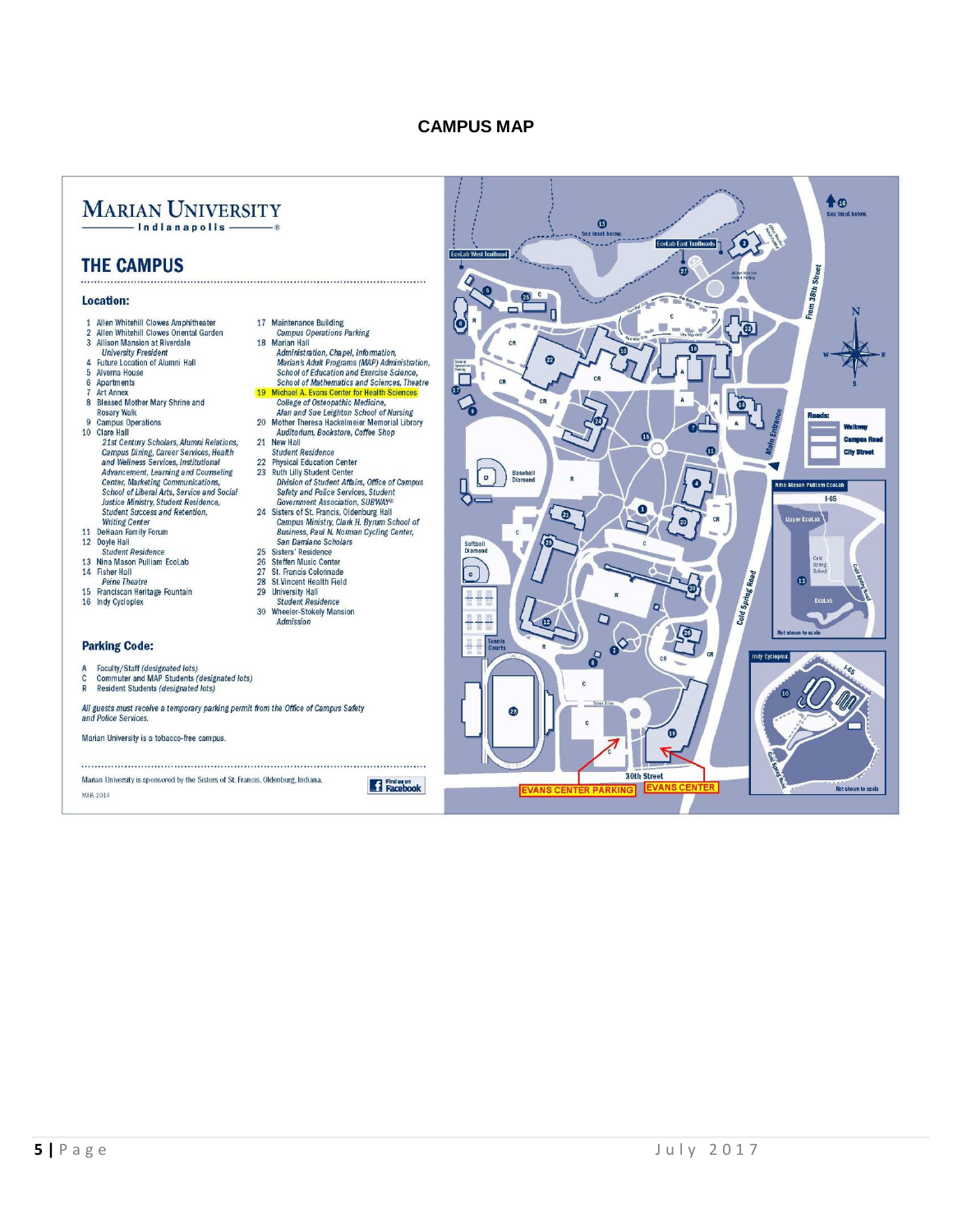#### **ACADEMIC CALENDARS**

#### <span id="page-6-0"></span>**MU-COM Academic Calendar 2017-2018**

| Semester Begins for 3rd and 4th Year Students                     |
|-------------------------------------------------------------------|
| <b>1st Year Orientation</b>                                       |
| Classes Begin for 1 <sup>st</sup> Year Students                   |
| 2nd Year Orientation                                              |
| <b>White Coat Ceremony</b>                                        |
| Classes Begin for 2 <sup>nd</sup> Year Students                   |
| Labor Day (no classes)                                            |
| Thanksgiving Recess (no classes)                                  |
| <b>Semester Ends</b>                                              |
| <b>Holiday Break</b>                                              |
| 2nd Semester Classes Begin                                        |
| Martin Luther King Holiday (no classes)                           |
| <b>Spring Break</b>                                               |
| Good Friday (no classes)                                          |
| Graduation for MU-COM Class of 2018                               |
| Semester Ends (1 <sup>st</sup> and 2 <sup>nd</sup> Year Students) |
| Semester Ends (3 <sup>rd</sup> and 4 <sup>th</sup> Year Students) |
|                                                                   |

#### **MU-COM Academic Calendar 2018-2019 (Proposed)**

| July 1                  | Semester Begins for 3 <sup>rd</sup> and 4 <sup>th</sup> Year Students |
|-------------------------|-----------------------------------------------------------------------|
| August 6                | <b>1st Year Orientation</b>                                           |
| August 9                | Classes Begin for 1 <sup>st</sup> Year Students                       |
| August 10               | 2nd Year Orientation                                                  |
| August 12               | <b>White Coat Ceremony</b>                                            |
| August 13               | Classes Begin for 2 <sup>nd</sup> Year Students                       |
| September 3             | Labor Day (no classes)                                                |
| November 22-23          | Thanksgiving Recess (no classes)                                      |
| December 21             | <b>Semester Ends</b>                                                  |
| December 22 - January 6 | <b>Holiday Break</b>                                                  |
| January 7               | 2nd Semester Classes Begin                                            |
| January 21              | Martin Luther King Holiday (no classes)                               |
| <b>March 11-15</b>      | <b>Spring Break</b>                                                   |
| April 19                | Good Friday (no classes)                                              |
| <b>May 12</b>           | Graduation for MU-COM Class of 2019                                   |
| May 24                  | Semester Ends (1 <sup>st</sup> and 2 <sup>nd</sup> Year Students)     |
| June 30                 | Semester Ends (3 <sup>rd</sup> and 4 <sup>th</sup> Year Students)     |
|                         |                                                                       |

In Years 1 and 2, students are expected to be available for educational activities for the entire year. In Years 3 and 4, students must follow the required schedule at clinical sites. Clinical sites do not observe Marian University's schedule for breaks and holidays. Clerkship start dates may vary from hospital to hospital.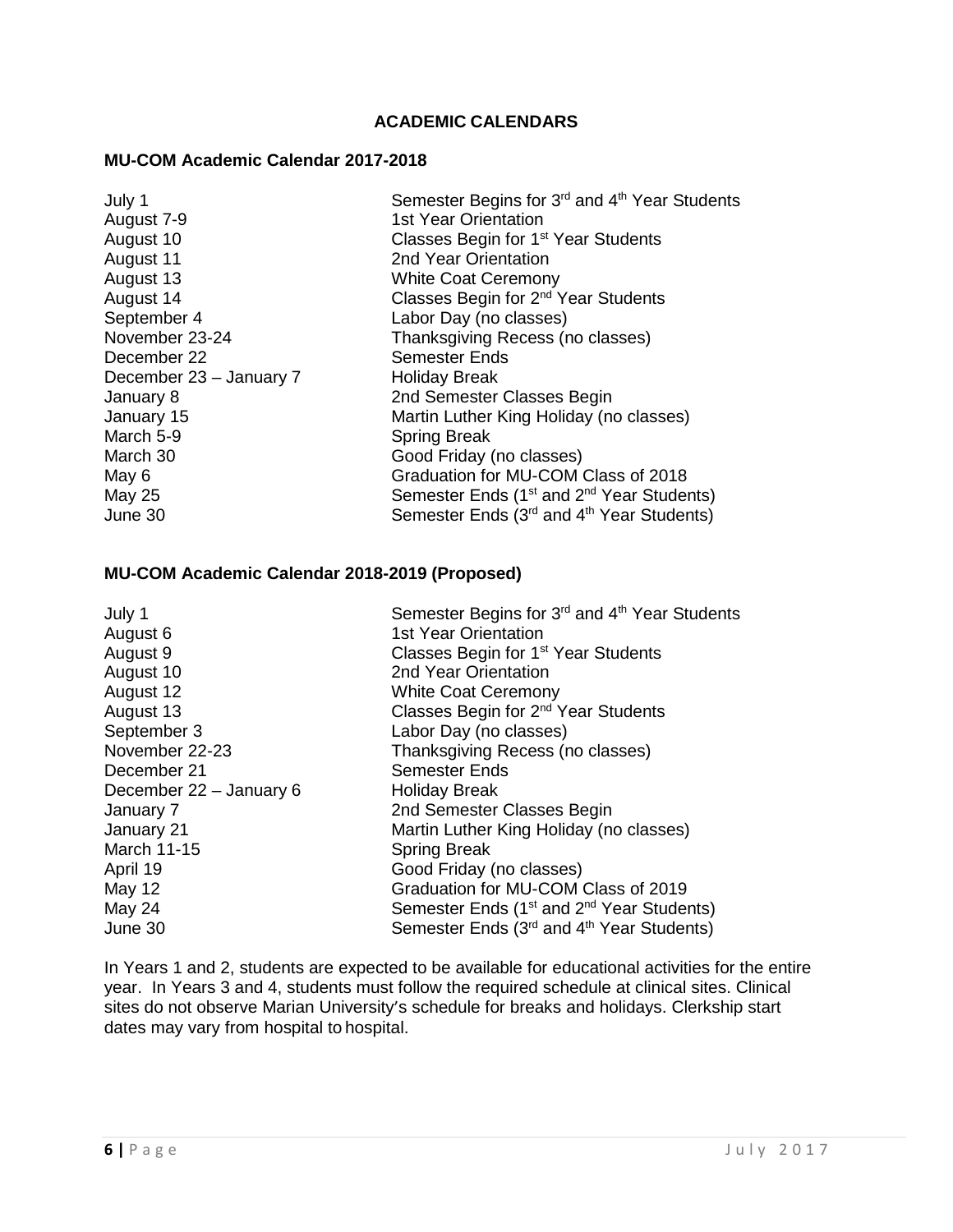#### **ABOUT THE COLLEGE OF OSTEOPATHIC MEDICINE AND OSTEOPATHIC PROFESSION**

#### <span id="page-7-0"></span>**MISSION**

*The Marian University College of Osteopathic Medicine is a Catholic medical institution built on the inspired vision and values of our Franciscan heritage, and dedicated to preparing osteopathic physicians who are committed to the complete healing of individuals' bodies, minds, and spirits. This institution is committed to serving the people of Indiana and to developing osteopathic physicians through research, service, and teaching.*

Marian University's leadership recognized very early that there would be substantial synergy between our Franciscan Values and the Tenets of Osteopathic Medicine. These tenets state:

- 1. The body is a unit; the person is a unit of body, mind, and spirit.
- 2. The body is capable of self-regulation, self-healing, and health maintenance.
- 3. Structure and function are reciprocally interrelated.
- 4. Rational treatment is based upon an understanding of the basic principles of body unity, self-regulation, and the interrelationship of structure and function.

Hence, the mission of the Marian University College of Osteopathic Medicine is complementary both to the university's overall mission, vision, and values, and to the Tenets of Osteopathic Medicine.

#### <span id="page-7-1"></span>**PHILOSOPHY OF OSTEOPATHIC MEDICINE**

Patients are more than just the sum of their body parts. That's why doctors of osteopathic medicine (DOs) practice a "whole person" approach to health care. Instead of just treating specific symptoms or diseases, osteopathic physicians concentrate on treating the whole patient.

Osteopathic physicians understand that all the body's systems are interconnected and each may affect the others. They focus special attention on the musculoskeletal system, which reflects and influences all other body systems.

The musculoskeletal system makes up about two-thirds of the body's mass, and a routine part of the examination DOs give patients is a careful evaluation of these important structures. DOs know that the body's structure plays a critical role in its ability to function. They use their eyes and hands to identify structural problems and to support the body's natural tendency toward health and self-healing.

Osteopathic physicians also use their ears to listen. DOs help patients develop attitudes and lifestyles that don't just fight illness but also help prevent disease. Millions of Americans prefer this concerned and compassionate care and have made DOs their physicians for life.

#### **GOALS AND OBJECTIVES**

Consistent with the mission of Marian University, the College of Osteopathic Medicine will provide:

A quality professional education program emphasizing osteopathic training through lifelong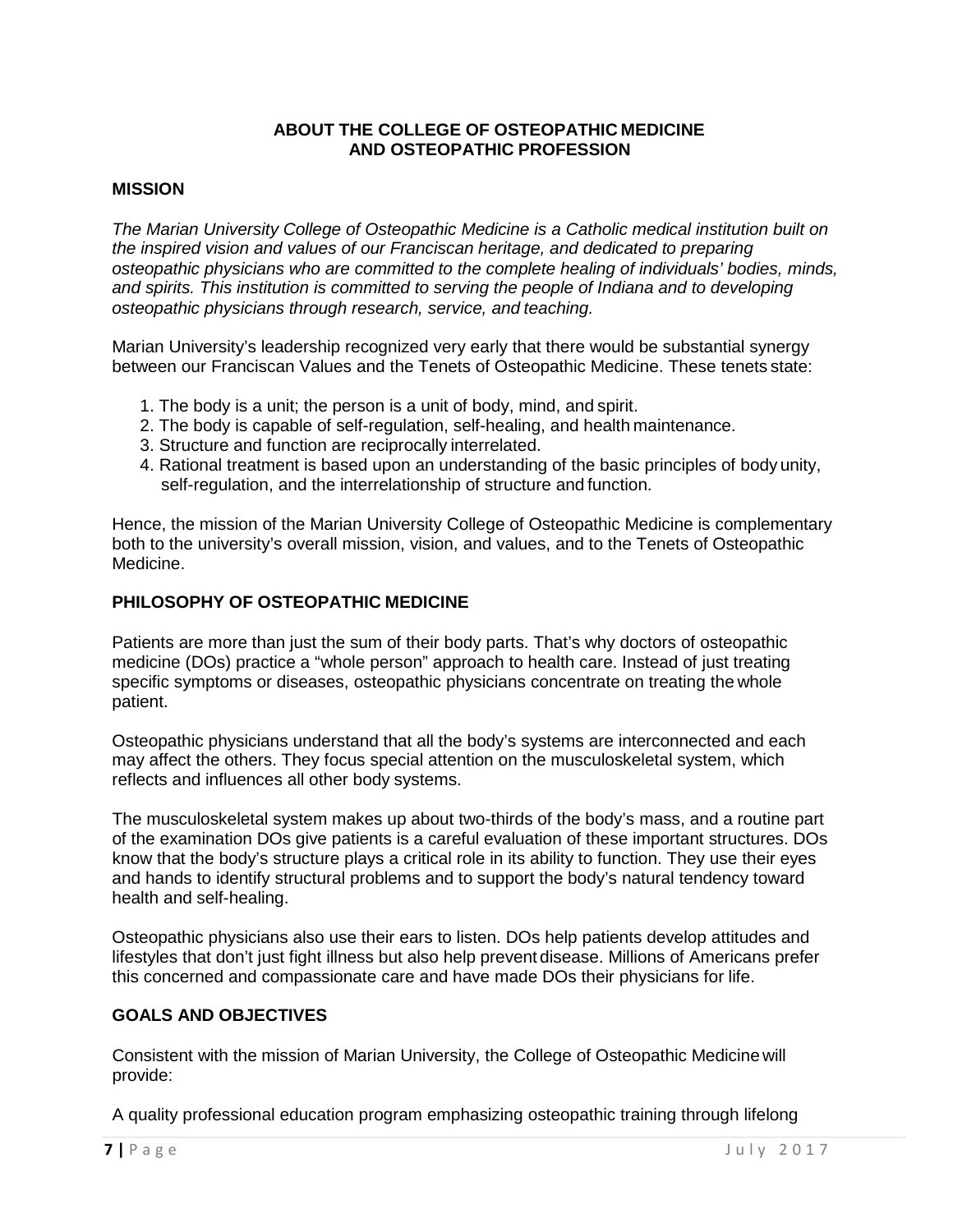learning and scholarly activity in a caring, academic community. This community will include students from Indiana, the nation, and the world.

- An education that "profoundly transforms lives, society and the world" consistent with the sponsoring Catholic university's four core Franciscan values (dignity of the individual; peace and justice; reconciliation; and responsible stewardship) and the tenets of osteopathic medicine.
- A curriculum that promotes and measures student competencies with an emphasis on osteopathic clinical services in diverse populations of individuals and cultures, including the underprivileged and medically underserved, in local, regional, national and international environments.
- A commitment to actively support and encourage hospitals in Indiana and surrounding states in the expansion of graduate medical education either by increasing positions in existing residency and fellowship programs or by creating new programs.

#### <span id="page-8-0"></span>**ACCREDITATION**

The Commission on Osteopathic College Accreditation (COCA) granted accreditation to the Marian University College of Osteopathic Medicine, effective in April of 2017.

#### **THE OSTEOPATHIC OATH**

I do hereby affirm my loyalty to the profession I am about to enter. I will be mindful always ofmy great responsibility to preserve the health and life of my patients, to retain their confidence and respect both as a physician and a friend who will guard their secrets with scrupulous honor and fidelity, to perform faithfully my professional duties, to employ only those recognized methods of treatment consistent with good judgment and with my skill and ability, keeping in mind always nature's laws and the body's inherent capacity for recovery.

I will be ever vigilant in aiding in the general welfare of the community, sustaining its laws and institutions, not engaging in those practices which will in any way bring shame or discredit upon myself or my profession. I will give no drugs for deadly purposes to any person, though it be asked of me.

I will endeavor to work in accord with my colleagues in a spirit of progressive cooperation and never by word or by act cast imputations upon them or their rightful practices.

I will look with respect and esteem upon all those who have taught me my art. To my college I will be loyal and strive always for its best interests and for the interests of the students who will come after me. I will be ever alert to further the application of basic biologic truths to the healing arts and to develop the principles of osteopathy which were first enunciated by Andrew Taylor Still.

#### <span id="page-8-1"></span>**ADMISSIONS PROCESS**

Within a competitive environment, MU-COM uses multiple criteria to select the most qualified candidates from its applicant pool. Since a rolling admissions process is used, applications are reviewed and interview decisions are made at regular intervals during the admissions cycle. After interviews are conducted and the committee meets, students are notified of their status.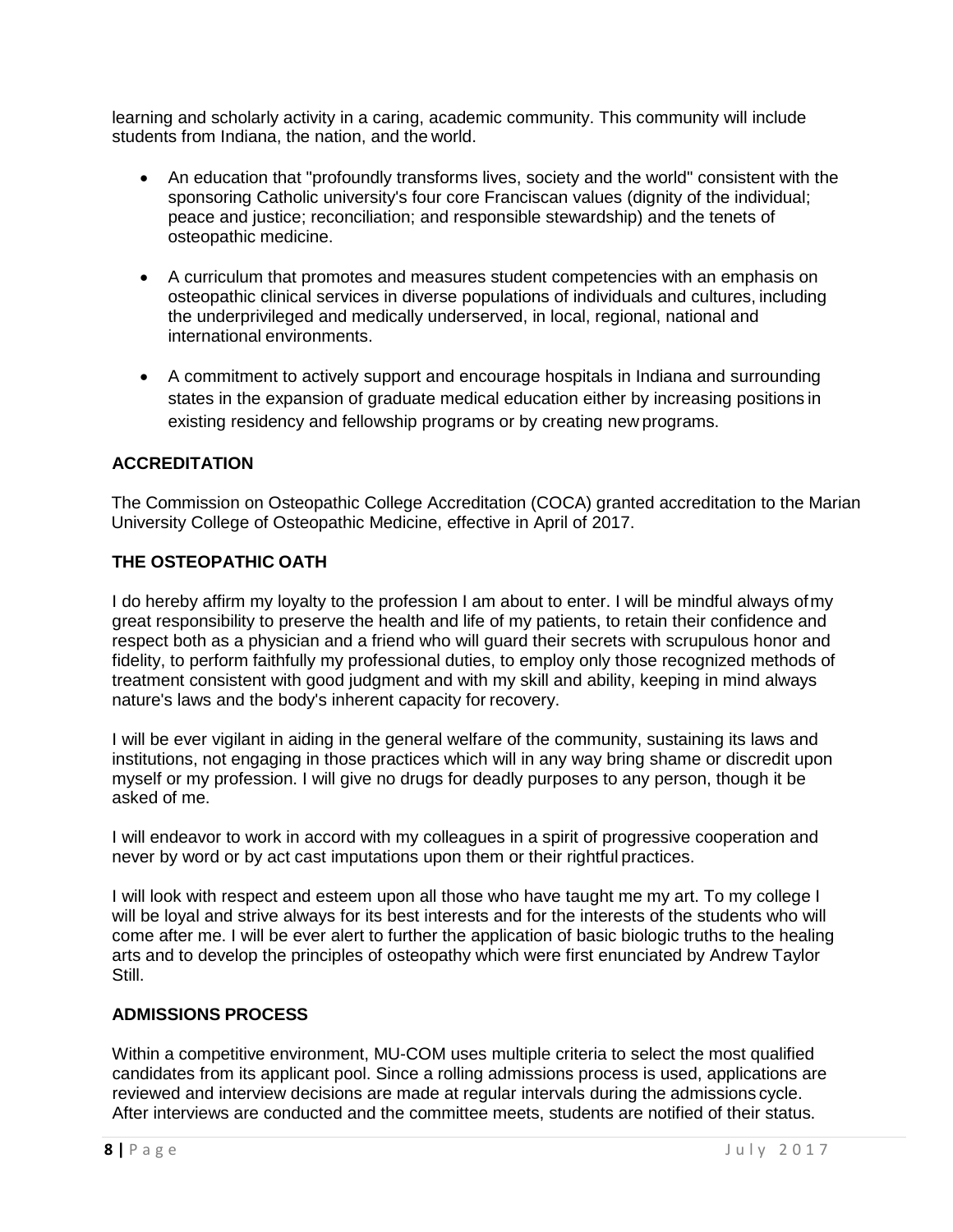#### <span id="page-9-0"></span>**AACOMAS APPLICATION**

MU-COM participates with other osteopathic colleges in a centralized application processing service called the American Association of Colleges of Osteopathic Medicine Application Service (AACOMAS). An application may be submitted online at: [https://aacomas.liaisoncas.com.](https://aacomas.liaisoncas.com/)

To initiate the application process, applicants must apply directly to AACOMAS.

Applicants who have taken coursework and/or have earned a degree from a foreign institution must also submit to AACOMAS an evaluation of their foreign transcripts. An approved list of evaluation services is in the AACOM College Information Book (CIB).

#### <span id="page-9-1"></span>**APPLICATION DEADLINE**

All applicants are strongly urged to apply as early as possible to optimize the chance of success. The deadline for MU-COM applicants generally falls on February 1, but is subject to change annually.

Applicants who have their application sent to MU-COM through AACOMAS and who meet the minimum admissions requirements will be invited to submit the Supplemental Application and supporting documents. The last date for applicants to submit the Supplemental Application is March 1. Applicants should consult the AACOM College Information Book (CIB) for the most current, official deadlines. MU-COM begins reviewing applications as early as June of the year preceding admission.

#### <span id="page-9-2"></span>**SUPPLEMENTAL APPLICATION**

The Supplemental Application is available by invitation only. If invited, applicants will receive a unique username and password to access the MU-COM admissions portal.

The Supplemental Application process consists of the following:

- Completing the MU-COM Supplemental Application
- Submitting a non-refundable application fee
- Submitting a certification of authenticity and responsibility
- Submitting three required letters of recommendation
	- The first required recommendation must be from a premedical committee or academic advisor.
		- If a committee or advisor recommendation is not available, applicants should submit a recommendation letter from a science faculty member (preferably one with a lab).
	- The second required recommendation must be from a biology, chemistry or physics science faculty member (preferably one with a lab) familiar with the academic work of the applicant.
	- The third recommendation must be from a physician (DO/MD) who can speak to the applicant's ability to be a competent osteopathic physician. The preference is for the applicant to have shadowed the recommending physician. A letter from a D.O. is preferred.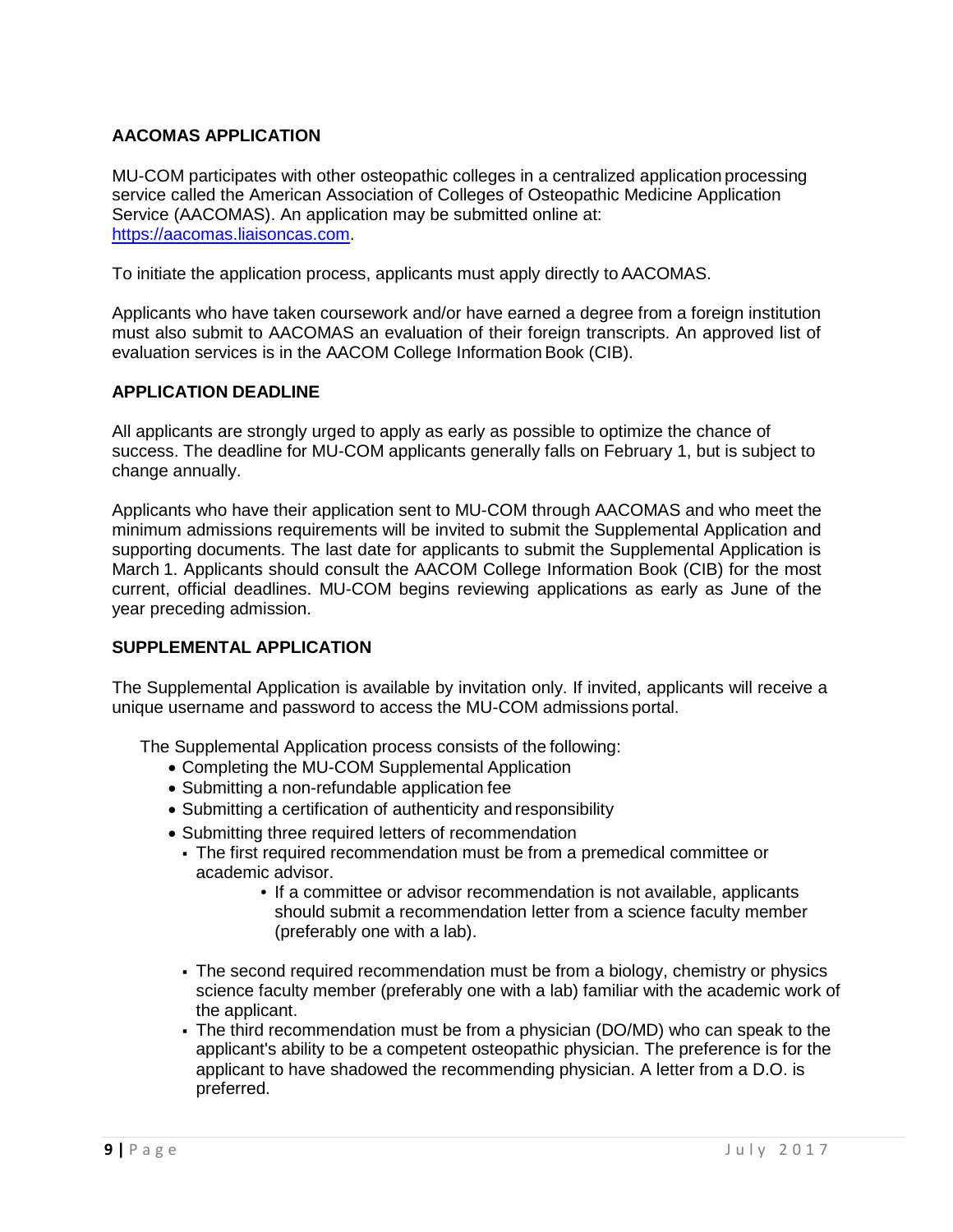All recommendation letters must be submitted electronically; paper recommendations are not accepted. The College welcomes minimal additional recommendations from those who are acquainted with the applicant's academic or professional ability. All recommendation letters must be originals on professional or college/university letterhead, signed by the evaluator and submitted directly to the Office of Enrollment Management—or via an approved online repository such as Interfolio or VirtualEvals. The MU-COM Admissions Committee does not review letters written by a relative.

Once the Office of Enrollment Management receives the Supplemental Application and all required supporting materials, the applicant's file is reviewed to determine eligibility for an interview.

If the applicant accepts the interview, she/he visits the campus to meet with several members of the faculty and administration. The applicant also joins other applicants in this process. Information sought during the interview includes not only the applicant's academic history and knowledge, but also an assessment of personal qualities that demonstrate the potential to become a quality osteopathic physician. These include such areas as non-cognitive competencies, personal record of accomplishment, health care experience, rural or underserved orientation, community service, personal goals, and other information that reflects her/his preparedness for professional training and a medical career.

At the conclusion of the interviews, the interviewers forward their recommendation to the Admissions Committee. The Admissions Committee may make any of the following recommendations: accept, deny, or place the applicant on an alternate or hold list.

#### **Supplemental Application Fee**

A nonrefundable fee of \$100.00 is payable by credit card upon submission of the supplemental application for admission.

#### **DEPOSIT FEES**

A nonrefundable seat deposit fee of \$1,000.00 is payable, per AACOMAS rules, after an applicant has been accepted to MU-COM. Payment is credited toward the tuition fee upon matriculation. A nonrefundable tuition deposit fee of \$2,000 is payable by May 1. Payment is credited toward the tuition fee upon matriculation.

#### <span id="page-10-0"></span>**PROFESSIONALISM IN THE PROCESS**

An applicant aspiring to become an osteopathic physician is expected to show integrity and professionalism throughout the application process, in her/his interactions with AACOMAS, and with each college of osteopathic medicine. The applicant's interactions will be considered in the acceptance process as well. Applicants must familiarize themselves with the admissions requirements and procedures, meet all deadlines, report and update any changes to the application, attend all interviews, be accurate and complete in their application, disclose completely all information requested, and withdraw from all other medical schools when they have made a final decision on the medical school they plan to attend. Any falsification or misinformation is a reason for rejection or dismissal.

#### **MINIMUM REQUIREMENTS FOR ADMISSION <sup>1</sup>**

Applicants must complete and demonstrate a mastery of the subject matter in biology, physics, organic chemistry, inorganic chemistry, English, biochemistry, sociology, and psychology. The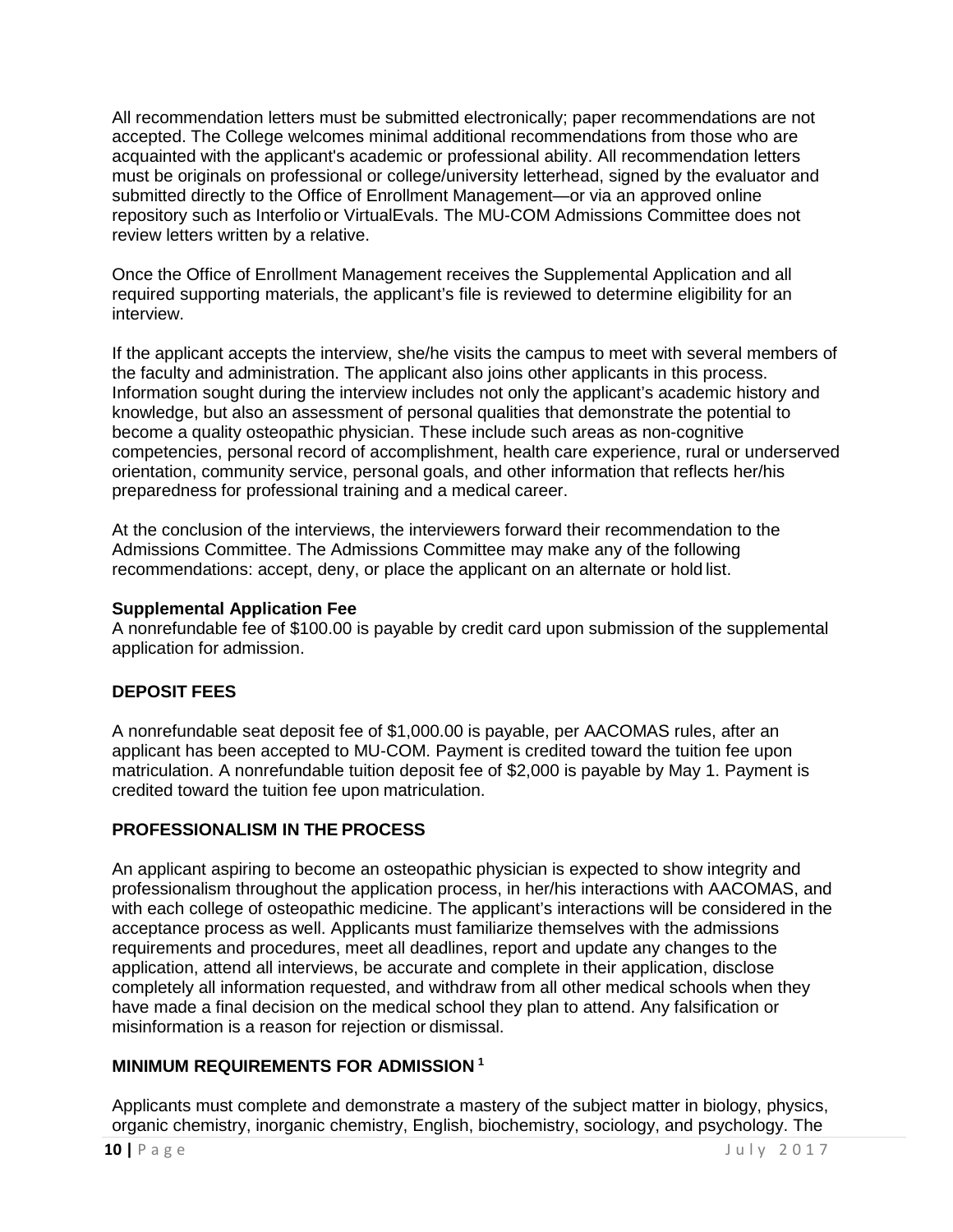applicant's grade point average (GPA) in required courses weighs heavily in the admissions consideration. Applicants are required to take the Medical College Admissions Test (MCAT). In addition to demonstrated knowledge, acceptance is also based on the interview process. The applicant's ability to demonstrate a history of compassion, empathy, dedication and interest in patient care is considered. Applicants with a specific interest in primary care or rural practice are desired. Qualities that reflect the applicant's ability to adapt to a rigorous academic environment and to a future as a medical professional provide an advantage in the application process.

*1This information is subject to change at the discretion of the Admissions Committee. Please refer to the MU-COM website at [www.marian.edu/osteopathic-medical-school f](http://www.marian.edu/osteopathic-medical-school)or the most up-to-date information.*

Applicants for admission must meet the following requirements **prior tomatriculation:**

- 1. Applicants must have completed 90 credit hours or three-fourths of the required credits for a degree in a college or university accredited by a regional accrediting body in order to be considered for an interview. All applicants must earn a baccalaureate degree **prior to matriculation**. An exception to the 90-hour requirement may be made if the college has a formal articulation agreement with MU-COM for a combined studies program, and all required courses in the combined studies degree have been completed. An exception to the baccalaureate degree requirement may be made when a terminal professional degree, which does not require a bachelor's, has been conferred. In this case, all preprofessional program prerequisites must be completed satisfactorily.
- 2. **GPA:** To be considered a competitive applicant to MU-COM, candidates should have achieved at least a 3.2 science and cumulative grade point average, on a 4.0 scale. The minimum overall GPA for acceptance is typically 3.00 in the last 120 credit hours; however, applicants with a GPA less than 3.2 are rarely accepted. The admissions process is highly competitive, and a higher grade point average (above 3.5) results in improved chances for acceptance. While persistence toward degree completion is scrutinized, MU-COM places emphasis on the last 120 credit hours and on the science and required courses when choosing between competitive applicants.
- 3. The required undergraduate courses for entry are:
	- **Biological Sciences**: One year with laboratory (8 credit hours/12 quarter hours)
	- **Physics**: One year with laboratory (8 credit hours/12 quarter hours)
	- **Inorganic Chemistry**: One year with laboratory (8 credit hours/12 quarter hours)
	- **Organic Chemistry**: One year with laboratory (8 credit hours/12 quarter hours)
	- **English**: One year (6 credit hours/8 quarter hours)
	- **Biochemistry**: One semester (3 credit hours/4 quarter hours)
	- **Sociology**: One semester (3 credit hours/4 quarter hours)
	- **Psychology**: One semester (3 credit hours/4 quarter hours)
	- Recommended: Three (3) additional science hours each from courses in **Molecular Biology and Genetics** to enhance the applicant's success in medical school). **Note:** Courses with equivalent content will be reviewed. MU follows the AACOMAS definition of science courses to determine science GPA and science hours. (See AACOMAS website)

*Note: The MU-COM Director of Enrollment Management can waive prerequisites of less than 1.0 credit. The Admissions Committee can waive additional prerequisites at their discretion.*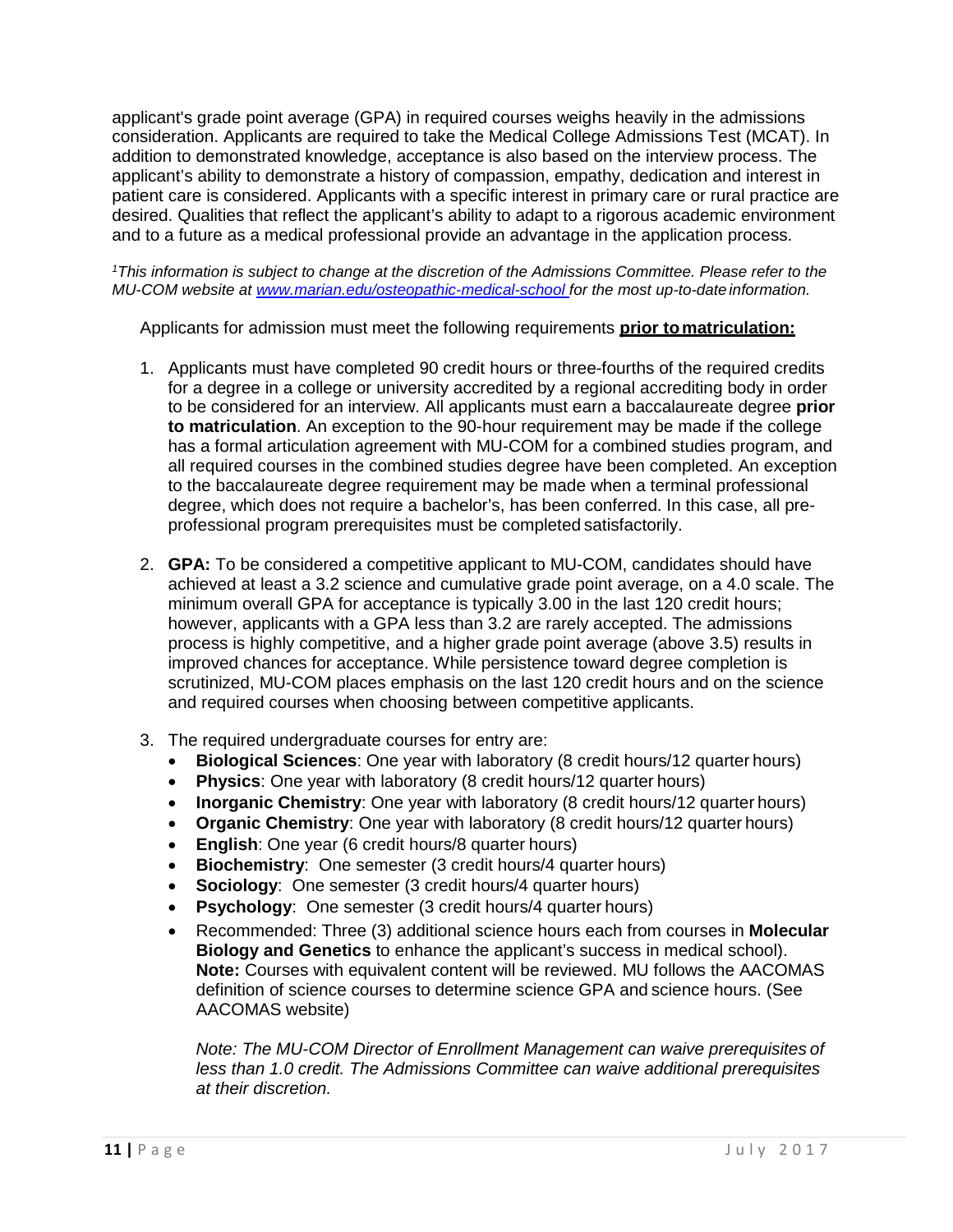The Marian University College of Osteopathic Medicine accepts advanced placement credit as long as such credit appears on the undergraduate transcript and indicates either specific subject credit (e.g. Organic General Chemistry - 4 units) or specific course credit (e.g. Chemistry 101 - 4 units). General advanced placement credit without such specifications is not accepted. Credits from CLEP examinations are not accepted.

- 4. **MCAT:** Applicants must submit scores from the MCAT. For the current admissions cycle, the College will accept MCAT scores from up to three years prior to the date of matriculation. The MCAT is weighed in connection with GPA and personal qualities.
- 5. MU-COM also places a strong emphasis on the applicant's interview.
- 6. All applicants are required to meet the **Minimal Technical Standards for Admission**  (listed below). All applicants must affirm that they meet the standards. Any falsification or misinformation regarding the ability to meet technical standards is a reason for dismissal.
- 7. **Applicants must submit all required paperwork and meet all deadlines**. If paperwork is not submitted as required, the offer of admission may be retracted.

#### <span id="page-12-0"></span>**SELECTION PROCESS**

To be considered for an interview, an applicant must meet all the preceding admissions requirements. After the Office of Enrollment Management receives these materials, the applicant's file is reviewed to determine eligibility for an interview, based on the established criteria of the Admissions Committee. Each applicant who interviews with MU-COM will have the complete application reviewed by the Admissions Committee. Generally, an admissions decision will be provided to the applicant within two to three weeks of the interviewdate.

MU-COM reserves the right to deny admission to any applicant for any reason it deems sufficient. Matriculation will be denied to accepted applicants who have failed to maintain a satisfactory record of scholastic performance and/or personal conduct between the time of their acceptance and their matriculation at the MU-COM.

#### <span id="page-12-1"></span>**INTERNATIONAL STUDENT APPLICANTS**

Undergraduate coursework taken at a foreign institution must be evaluated for United States institution equivalence. Foreign coursework must be evaluated by any one of several services designated by AACOMAS for this purpose.

Applicants who will require either an F-1 or J-1 Visa must contact the MU-COM Office of Enrollment Management for immigration requirements at the time of application. At a minimum, the requirements include official, first source transcripts from previous institutions attended, MCAT, a statement of financial proof, and citizenship documents. In addition, scores from standardized tests as may be required by the educational institution such as the Test of English as a Foreign Language (TOEFL). Marian University's Assistant Director for International Admissions in the Office of Admissions is responsible for processing immigration documents in concert with the MU-COM Director of Enrollment Management.

MU-COM will not accept transfer students from international schools. Applicants with DACA status are not considered.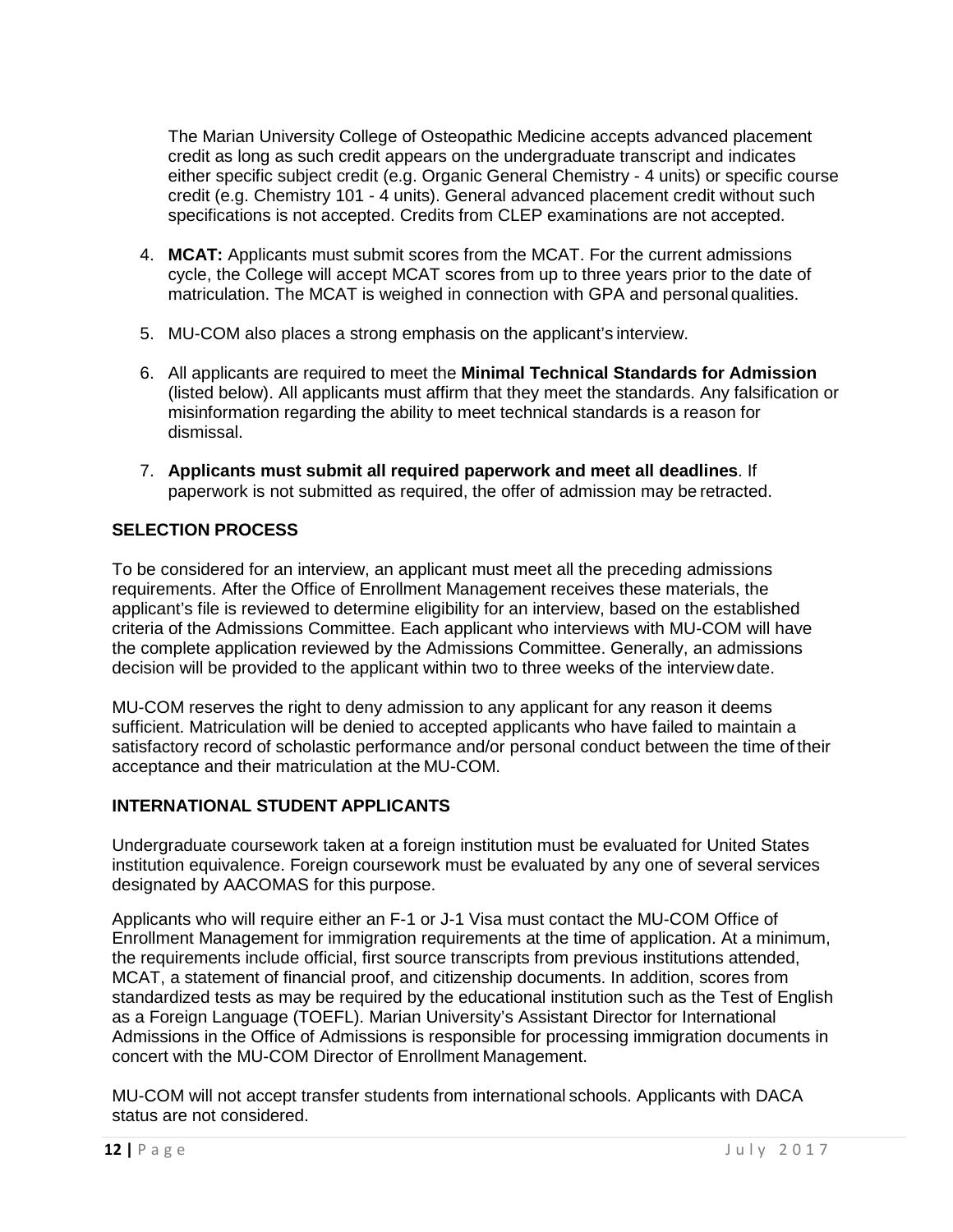#### <span id="page-13-0"></span>**TRANSFER APPLICANTS**

MU-COM accepts transfer applicants in very rare circumstances only. All transfer students are required to meet the mission statement principles and the educational goals of MU-COM as published in the Student Handbook and Catalog. These goals are consistent with the overall mission of the Marian University.

Transfer applicants must be in good academic standing at an accredited (COCA or LCME) medical school at the time of transfer to MU-COM, must complete a minimum of the last two years of training at MU-COM, must show extreme need for the transfer, and if leaving a medical college to transfer, must have a letter of eligibility to transfer from the dean at the prior college attended. The transfer applicant must be eligible for continued attendance or for re- admission to their current/prior medical school to be eligible for consideration. Applicants must have a written letter from the prior medical college documenting eligibility for continued attendance, reason for transfer request, and level of prior coursework completion. Students are not accepted to transfer in the middle of an academic year. In reviewing course equivalencies the Dean and Associate Deans will review the Transcript prior to acceptance. The final decision will be made by the MU-COM Dean.

Course equivalency determination may require communication with the medical college from which the student is transferring and a review of the published course description. In the case of transfers from an LCME accredited allopathic medical school, MU-COM will require a minimum of 200 additional contact hours in training for osteopathic manipulative medicine, physical diagnosis, and osteopathic philosophy of care. A letter delineating the course equivalency for transfer courses accepted will be placed in the file of the transfer applicant as a part of the permanent record. The courses will be listed on the transcript; however, credit will be designated as granted by the original institution.

#### <span id="page-13-1"></span>**MINIMAL TECHNICAL STANDARDS FOR ADMISSION**

The requirements to succeed at MU-COM are those necessary to successfully complete the curriculum and to practice osteopathic medicine with full practice rights. Students must be able to function in a variety of learning and clinical settings and quickly, accurately, and consistently learn and process data.

Osteopathic physicians utilize touching as part of the osteopathic approach to treatment. As part of the educational process, MU-COM students must be able to tolerate being touched and to touch others in order to acquire the skills necessary for palpation and examination. This palpation is performed in a professional and appropriate manner. Acquiring the skills to palpate and examine patients requires a student to examine disrobed patients of both genders and is mandatory to successful completion of the curriculum at MU-COM. In physical diagnosis and osteopathic manipulative medicine laboratory experiences, as well as other clinical laboratories where skills are acquired, students are required to participate in the examination of fellow students of both genders who may be partially disrobed. Students will need to wear attire such as shorts and to partially disrobe for certain laboratory experiences. These are requirements for all students, regardless of cultural beliefs, in order for the student to acquire the skills necessary to practice medicine. Students who have any concern should discuss them with the Associate Dean for Clinical Affairs prior to applying.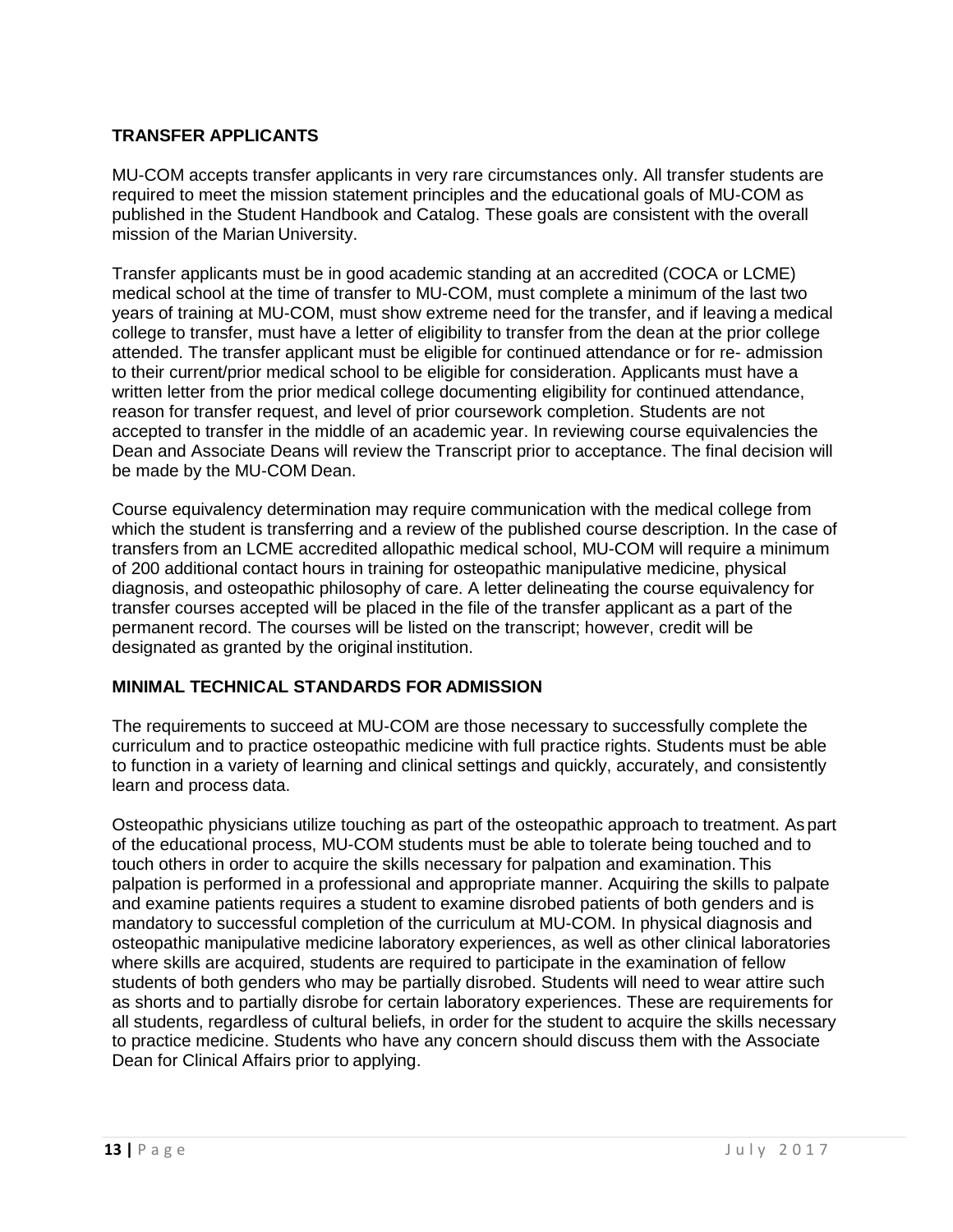In addition to the above, the applicant must possess the abilities and skills in the followingfive areas:

#### **I. Observation**

The student must be able to visually observe laboratory demonstrations, microscopic tissue with the aid of the microscope, and published and computer based images used in laboratory demonstrations. The student must be able to visually and accurately observe physical signs and symptoms of a patient used in diagnosis and management. The use of a trained intermediary in such cases would not be allowed as the observations of another could be an influence on judgment and performance. Observation requires the functional use of vision and somatic sensations and is enhanced by the sense of smell.

#### **II. Communication**

The student must be able to communicate effectively in English as the curriculum and clinical experiences are offered in English. Students are encouraged to learn other languages for medical communication; however, the MU-COM curriculum and assessments are delivered in English. MU-COM requires the functional ability to speak, hear, and observe patients in order to elicit accurate medical information. The student must be able to describe changes in behavior, mood, activity, posture, and perceive nonverbal communication. The student must be able to communicate effectively and efficiently in verbal and in written form with the patient and with all members of the health care team in order to successfully complete the curriculum.

#### **III. Motor**

Candidates must have sufficient motor function to elicit information from patients by palpation, percussion, and other diagnostic measures. The candidate must have sufficient motor function to carry out maneuvers of general and emergency care and of osteopathic manipulation. Examples of emergent motor functions are cardiopulmonary resuscitation, administration of intravenous fluids and intravenous medications, management of an obstructed airway, hemorrhage control, closure by suturing of wounds, and obstetrical deliveries. In addition, the delivery of osteopathic manipulation requires the use of extremities in palpation, positioning, and carrying out maneuvers of manipulation. These actions require fine and gross motor and sensory function, as well as the senses of touch and adequate vision for inspection.

#### **IV. Intellectual**

The candidate must have the ability to reason, calculate, analyze, measure, and synthesize information. The candidate must be able to comprehend, memorize, and recall a large amount of information without assistance to successfully complete the curriculum. The student must be able to gain knowledge through all types of learning materials and must be able to identify patterns, prioritize important information, solve problems, and make decisions in timed situations and in the presence of noise and distraction. This type of demonstrated intellectual ability must be performed in a rapid and time-efficient manner so as not to place patients in emergent conditions at risk. Such emergent situations include, but are not limited to, cardiopulmonary compromise, cardiopulmonary resuscitation, obstetrical and neonatal emergencies, trauma presentations, poisonings and toxic exposures, shock, and hemorrhage.

#### **V. Behavioral and Social Attributes**

The candidate must have the emotional health needed for full use of his/her intellectual capabilities at all times. The emotional health required for effective communication and for professional, mature, sensitive, and compassionate patient/physician or patient/student relationships must be present. Candidates must be able to function effectively under stress and with physically taxing workloads. Candidates must have the emotional health to be able to function without the aid of medications that are known to affect intellectual abilities and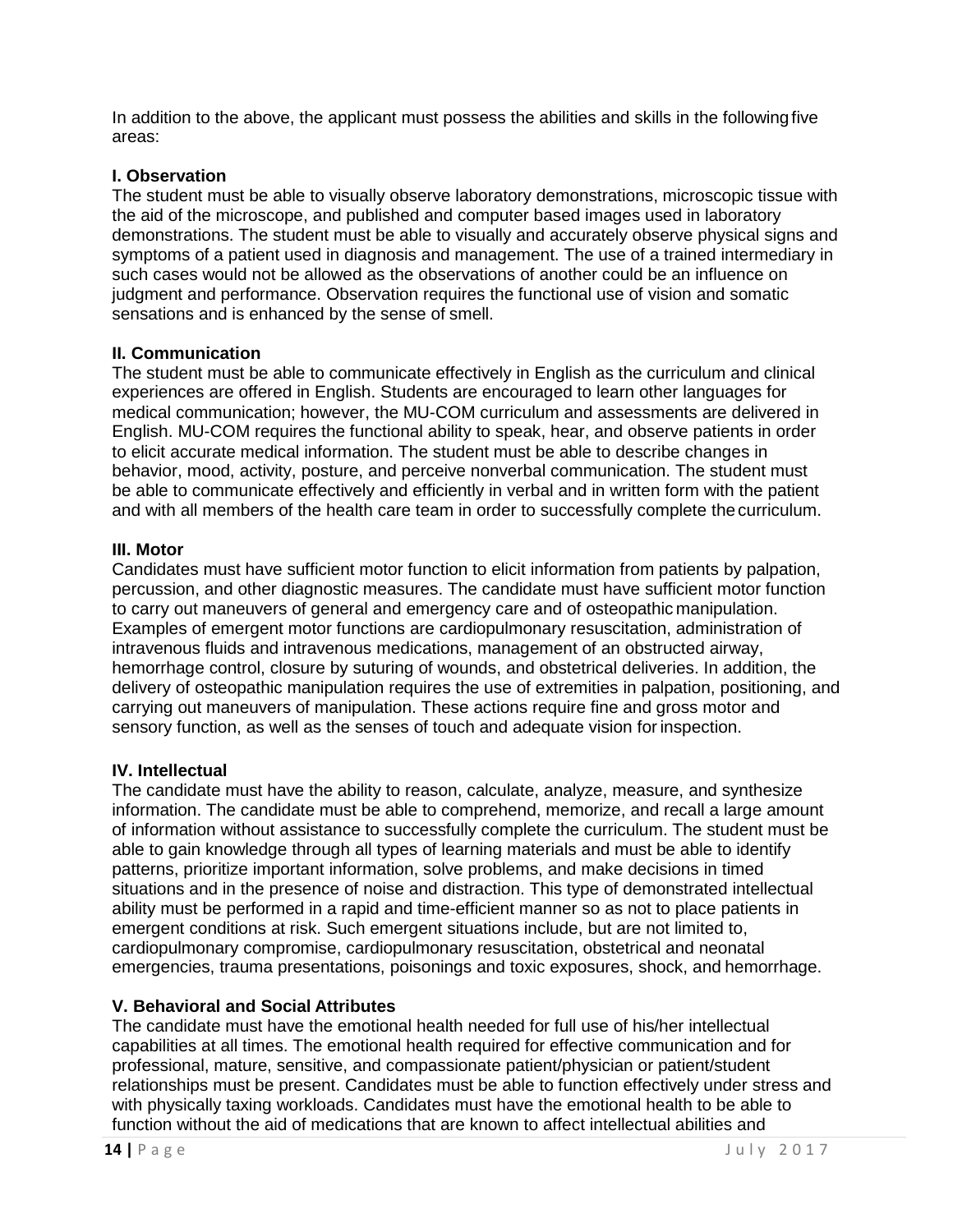judgment. The candidate must have the emotional stability and motivation to deliver patient care and to make emergent decisions at all times. The ability to adapt to changing environments and stressful situations and to display compassion and integrity, while maintaining the necessary intellectual capacity to care for patients is one that is observed during the interview process and throughout the progress in medical school. An ability to demonstrate the emotional health necessary for the delivery of quality and safe medical care is mandatory throughout medical school. MU-COM considers addiction or the participation in substance abuse as a risk for unsafe medical care.

**Individuals with Disabilities**: MU-COM is committed to providing accommodations for otherwise qualified students with disabilities whose disability will not preclude them from meeting the minimal technical standards necessary for a successful career as an osteopathic physician. Reasonable and appropriate accommodations can be provided; the student, however, is required to function with independence and demonstrate proficiency in the skills described above that MU-COM holds as mandatory for the safe and effective practice of osteopathic medicine. MU-COM facilities are handicap accessible. MU-COM accommodations, in compliance with the Americans with Disabilities Act (ADA), are not necessarily equal to ADA accommodations implemented by outside entities, e.g. National Board of Osteopathic Medical Examiners.

**Self-Assessment and Meeting Technical Standards:** MU-COM is committed to making the accommodations that make a student successful. MU-COM has provided accommodations to many students with various disabilities that have enabled the student to be successful. MU-COM is also committed to a safe and effective environment for patients, MU-COM students, faculty, staff, and visitors. Each technical standard listed above was derived from standards that osteopathic physicians deem necessary for the safe and effective practice of osteopathic medicine. Students must read the technical standards carefully to determine if they will be successful in the MU-COM program. If a student has a question as to his/her ability to meet the minimal technical standards listed above, he or she should contact the Office of Enrollment Management in advance of applying to determine if the standard can be met with accommodations or so reasonable testing may occur in advance. Students must identify to the Office of Enrollment Management, all areas where accommodations are needed in order to be successful in the educational program or where there is question in meeting these technical standards.

#### <span id="page-15-0"></span>**HEALTH REQUIREMENTS**

Applicants accepted for admission are required to obtain and provide the required documentation indicating that they do not have conditions that would endanger the health and well-being of patients. Documentation includes: immunizations and titers for immunity, verification from a physician who has performed a medical history and physical examination as to the health of the student, and background checks for a legal history. Prior to matriculation, applicants are required to complete, electronically sign, and submit medical history and physical examination information through an online portal approved by Marian University. Students must maintain these health requirements throughout enrollment. Failure to perform required health and immunization activities may prevent students from completing the curriculum in clinical education rotations.

MU-COM requires the following laboratory tests and immunizations:

- Annual TB test (PPD)
- Tdap (Tetanus, Diphtheria, Acellular Pertussis)
- Hepatitis B vaccines
- Measles (Rubeola), Rubella and Mumps Titer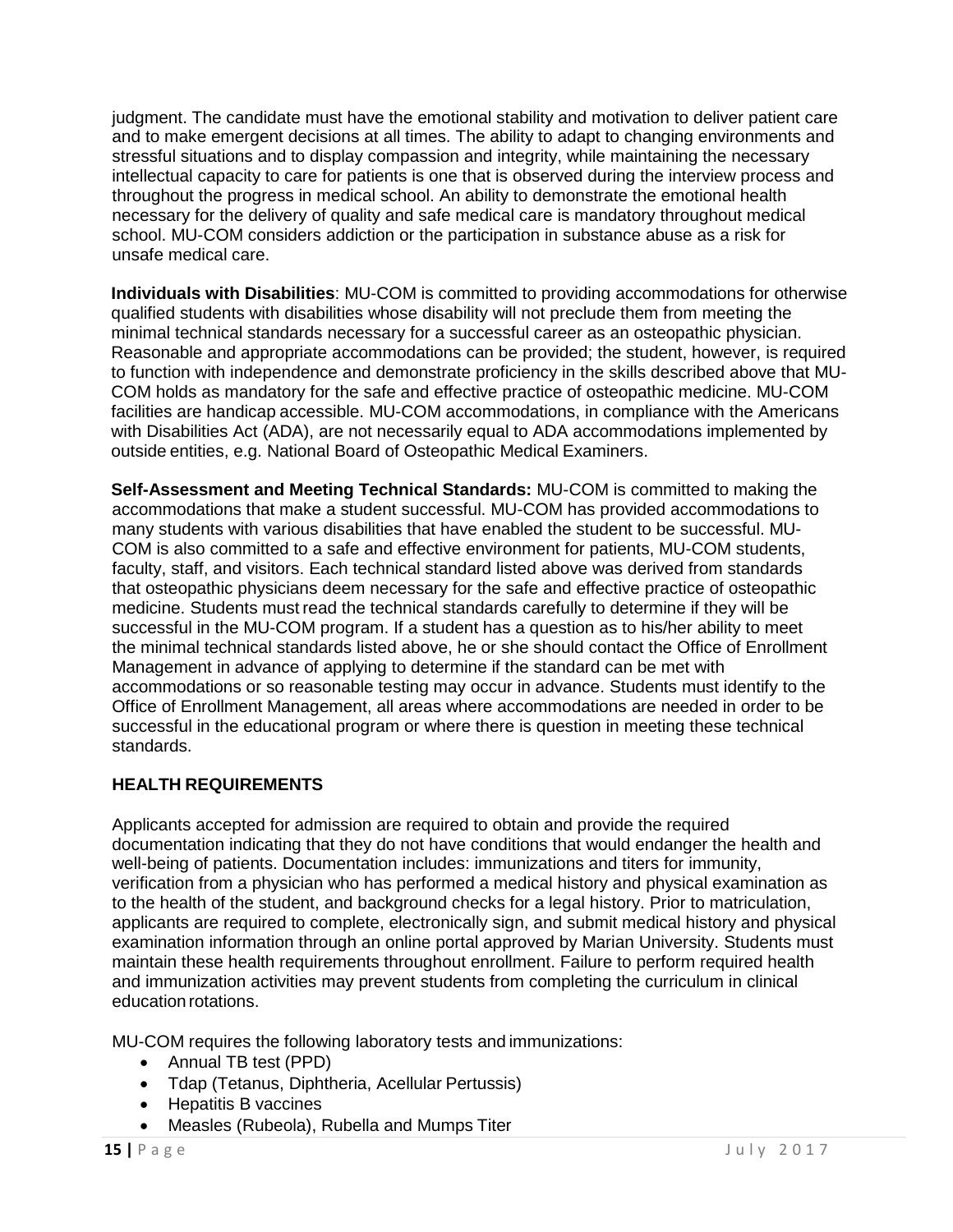- Varicella Titer
- Meningococcal Vaccine
- Polio Vaccine
- Hepatitis C AB Titer
- Annual influenza vaccine

Specific information about the documentation required for each laboratory test and immunization can be found on MU-COM's website at http://www.marian.edu/osteopathic-medicalschool/admissions/requirements/health-requirements. Prior to matriculation, applicants must submit their medical history and physical examination and documentation of the listed laboratory tests and immunizations to the Office of Student Affairs. **Incomplete documentation will prevent matriculation and may prevent academic advancement if not kept current.**  Immunizations, titers, and TB tests may be required annually while at MU-COM. As these immunizations and proof of immunity are required by the clinical training sites and recommended to work with the public in a health environment, MU-COM students may be prohibited from visiting clinical sites if immunizations are not current.

Required laboratory tests and immunizations may change annually based on recommendations from the Centers for Disease Control (CDC), the United States Prevention Task Force, and healthcare facilities. Students will be notified of any change.

#### **TUITION AND FEES**

Tuition and fees are due and payable in full at registration unless special arrangements are made with the Business Office. The Marian University Board of Trustees reserves the right to change the schedule of tuition and fees, without advance notice, and to make such changes applicable to present as well as future students of the MU-COM, and to establish additional fees or charges for special services whenever, in their opinion, such actions are deemed appropriate.

The tuition for 2017-2018 is \$48,900.00. Mandatory fees for 2017-2018 are \$1,500.00. Tuition and fees at MU-COM are billed electronically.

The MU-COM will allow an incoming student to defer payment on those tuition amounts which will be paid from the proceeds of loans to be received by the MU-COM.

- The incoming student must have completed all paperwork pertinent to those loans and all materials must have been sent to the respective lending agency prior to the due date.
- Incoming students are expected to endorse loan proceeds (if lender sends a paper check to the college) promptly when received by the college. If an incoming student does not endorse the check(s) within the authorized time, late fees on the balance payable by the loan will be applied retroactively.

Those incoming students who have applied for loans to pay part of their obligation and plan to pay the remaining balance from personal sources are required to pay that balance as of the tuition due date.

Students enrolled at MU-COM may be advised/required to take summer remediation courses based on their performance in a prior course. If course remediation takes place at MU, there will be no cost to the student for that course remediation. Student loans are not available for Marian's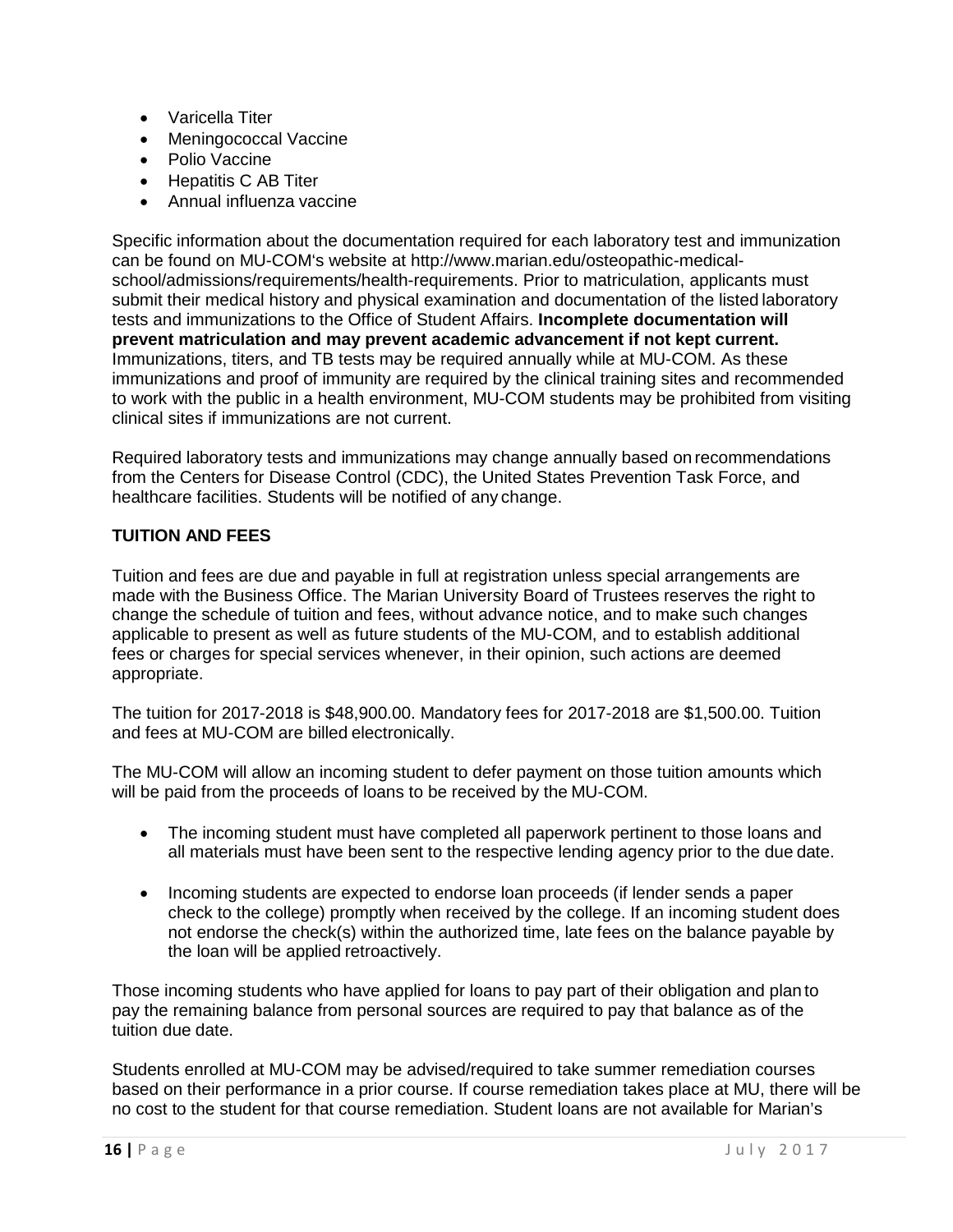summer enrollment period. If the student remediates a course at a different University, the student will be responsible for arranging payment options for the course with that University and clarifying with the other University whether student loans or other aid might be available for this course.

#### **Exceptions for Late Admission**

In the event that a student receives and accepts a late admission to the first year of study, an exception to the tuition due date will be considered if the appropriate loan application is filed.

#### **CONSEQUENCE OF NON-PAYMENT**

The Business Office is charged with the responsibility of notifying the Office of the Registrar of those students to be dropped from classes or training assignments for non-payment. Students may be dropped or administratively withdrawn from the University if they have not satisfied their financial obligations with the University.

Students who have been dropped or administratively withdrawn from the University for nonpayment will not be permitted to enroll in classes or clerkships and cannot take COMLEX-USA examinations until their financial obligations with the University have been satisfied.

#### **Outstanding Balances and Promotion/Graduation**

Students with unpaid student account balances will not receive diplomas, official transcripts or any other official academic records from the University. Students with unpaid balances may participate in graduation exercises.

#### **TUITION AND FEE REFUNDS**

Refunds of student account overpayments are disbursed electronically through direct deposit or mailed from the University no later than Thursday of the same week. Students are responsible for maintaining current address information on the CAMS student record system for prompt receipt of checks by mail. Direct deposit is the preferred refund method. To use direct deposit, students will be required to provide banking information in order to receive funds electronically.

If a student withdraws from classes within four weeks from the start of the term, a pro-rata refund or tuition credit may be authorized. In the case of full withdrawals, the effective date of the withdrawal is the date on which the student filed with the Dean a written notification of withdrawal or a request for a leave of absence. For courses not conducted on a weekly schedule, summer sessions, or clinical clerkships, the refund is prorated according to the percentage of the clerkships or course completed. Students can obtain a copy of the refund schedule from the Business Office or reference the appropriate section of the Marian University *Graduate Catalog.* 

#### <span id="page-17-0"></span>**FINANCIAL AID**

#### **Financial Aid Application Process**

All students must complete a Free Application for Federal Student Aid (FAFSA) to receive federal student aid. The FAFSA becomes available in early October of each year, and should be completed as soon as possible to ensure timely processing of financial aid.

Once the Office of Financial Aid receives the results from the FAFSA, a financial aid award determination can be made. All prospective students to MU-COM must be accepted to the program with seat deposit paid prior to receiving a financial aid award letter. The financial aid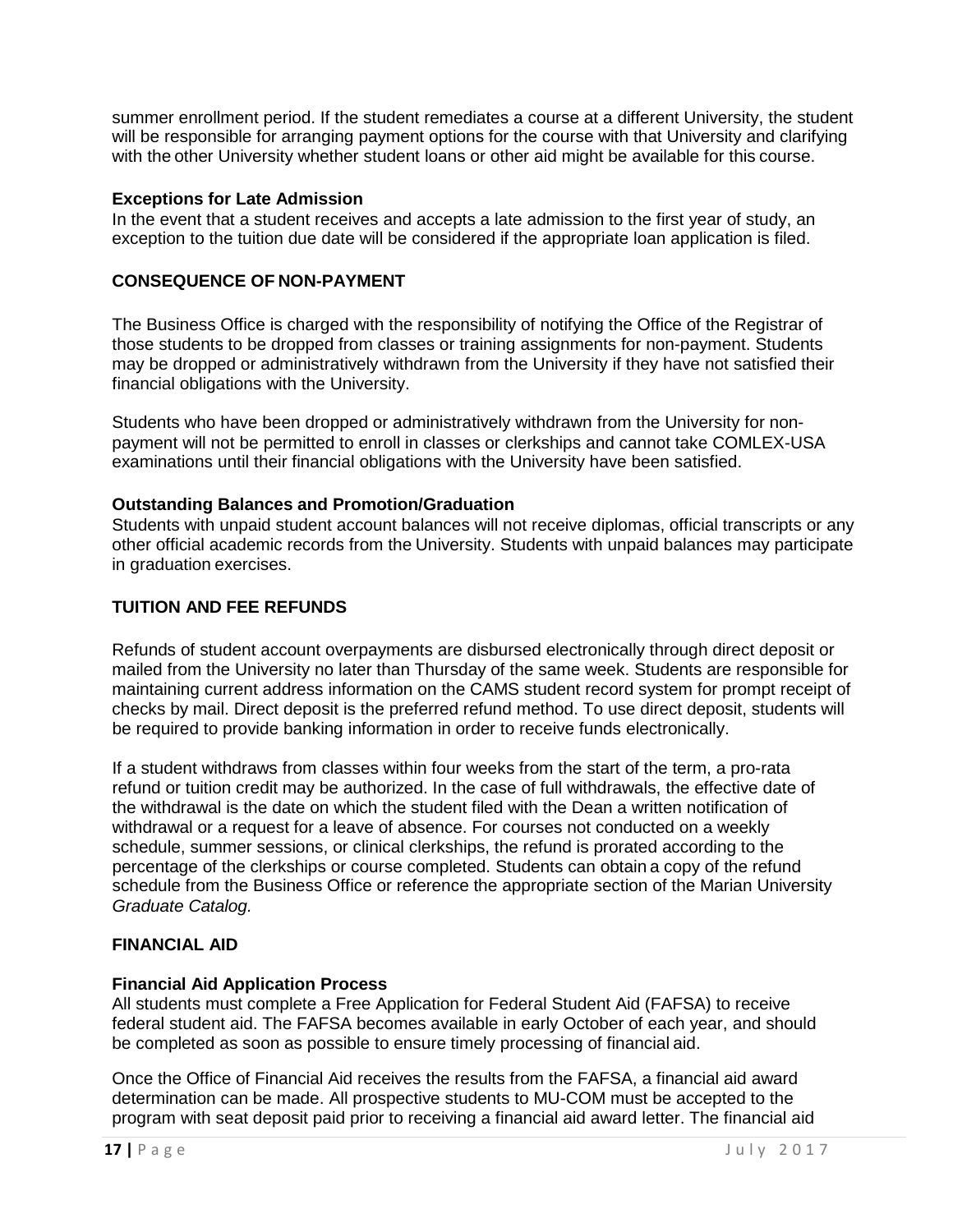award letter notifies each student of their Federal Direct Loan eligibility. It is the responsibilityof the student to notify the Office of Financial Aid of any outside resource (i.e. parental support, outside scholarship).

First time students to MU-COM are required to complete a Direct Loan Master PromissoryNote, and an Entrance Counseling session.

#### <span id="page-18-0"></span>**Federal Direct Loans**

Students enrolled in MU-COM are eligible to receive two types of Federal Direct Loans:

- 1) Direct Unsubsidized Stafford Not based on financial need. Amount determined by Office of Financial Aid but cannot exceed annual or cumulative limits.
- 2) Direct Graduate PLUS Not based on financial need. Can borrow up to cost of attendance minus any financial aid received. This loan is credit based.

#### <span id="page-18-1"></span>**Scholarships**

Scholarships may be funded by federal, state and private organizations. In an effort to reduce sole reliance on student loans, the Office of Financial Aid strongly encourages students to conduct scholarship searches with local civic, religious, fraternal, and community organizations, personal donors, and free scholarship search engines. Scholarship funds replace dollar for dollar the amount needed in loans, reducing the students overall loan debt upon graduation.

#### **Standards of Academic Progress for Financial Aid**

Federal Law requires that all students receiving financial assistance from Title IV fundsmust maintain satisfactory academic progress as defined by the institution.

Satisfactory academic progress (SAP) is assessed at the end of each semester and is based on three items: 1) qualitative, 2) quantitative, and 3) maximum time frame measures. You must meet all three to remain eligible for financial aid.

SAP requires financial aid recipients to meet the following criteria:

- 1. Maintain a minimum cumulative GPA as required by the Dean.
- 2. Satisfactorily complete at least 2/3 of cumulative credit hours attempted.
- 3. Complete the degree program within the 6 year maximum time frame (including any leave of absence).

Students will receive a probation letter at the end of the first semester that they fail to meet any of the requirements. Students will remain eligible to receive aid during their semester of probation. If at the end of the semester of probation, a student does not maintain academic progress, they will receive an ineligible letter notifying them they are no longer eligible toreceive financial aid.

Students may submit a written appeal to the Office of Financial Aid via the appeal form that is mailed along with the letter notifying them of their ineligible status. Students must provide supporting documentation to substantiate mitigating circumstances, complete with a timeline of events, and an academic plan for success. If a student's SAP appeal is granted, the student will remain on probation. If the SAP appeal is denied, the student will remain ineligible for financial aid. The decision of the Financial Aid Committee is final and cannot be appealed to the U.S. Department of Education or other Marian University employees.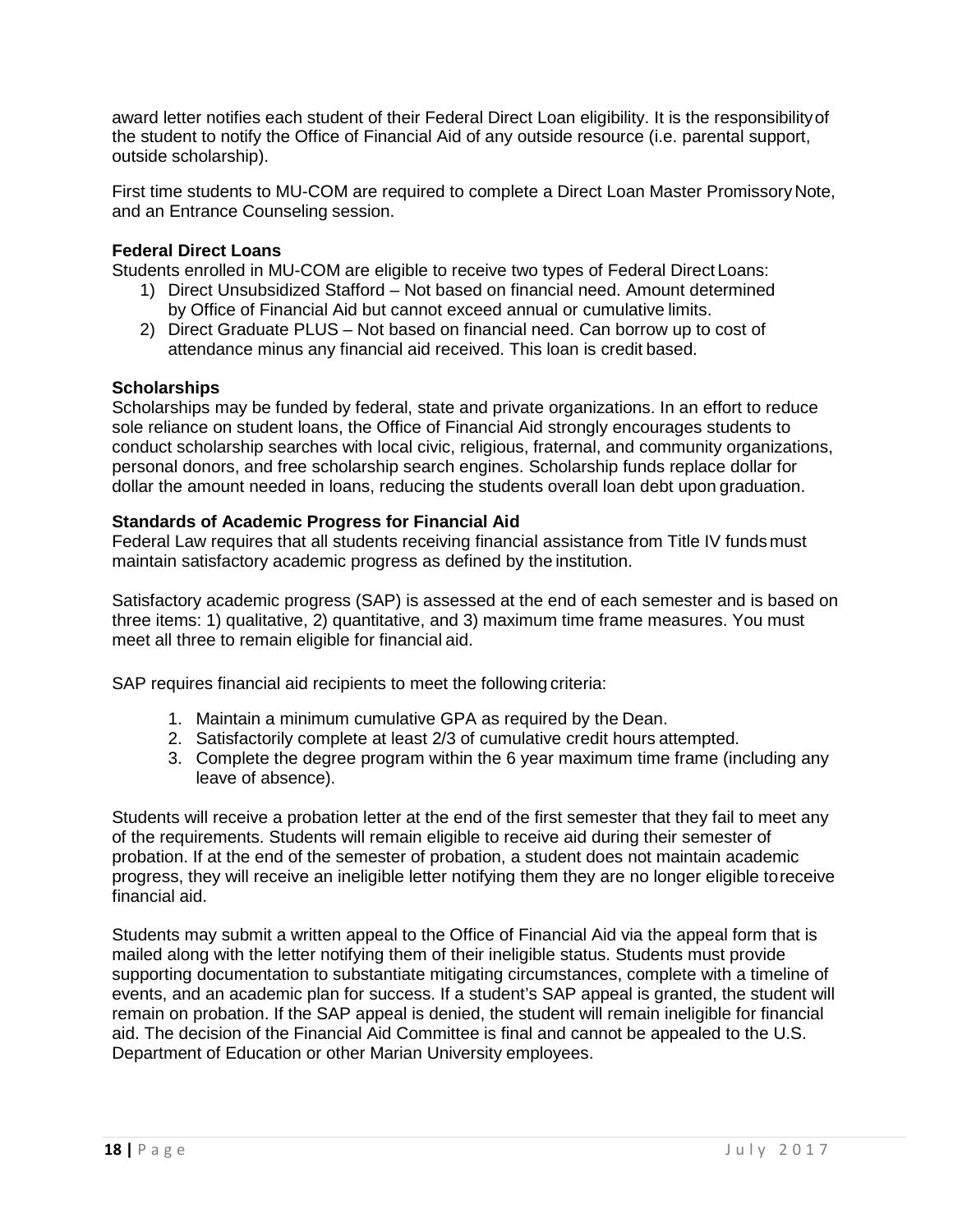#### **PROMOTION AND MATRICULATION**

#### **EXAMINATIONS**

#### **COMLEX-USA Level 1**

Candidates are required to take the COMLEX-USA Level 1 by June  $30<sup>th</sup>$  of the  $2<sup>nd</sup>$  year, unless otherwise directed by the Graduate Learning Support Specialist. A candidate is eligible to take the COMLEX-USA Level 1 examination if he or she meets the following requirements:

- **1.** Satisfactorily completed the first academic year of study at an osteopathic medical school accredited by the American Osteopathic Association's Commission on Osteopathic College Accreditation (AOA COCA);
- **2.** Is in good standing as a matriculated student in an accredited osteopathic medical school; and
- **3.** The Office of the Dean of an accredited osteopathic medical school has approved the candidate to take the COMLEX-USA Level 1 examination per current NBOME standards and the NBOME has received confirmation of that approval from the Office of the Dean (or if the candidate has graduated, provided a verified copy of his or her medical school diploma from an accredited osteopathic medical school).

#### **COMLEX-USA Level 2-CE (Cognitive Evaluation)**

Candidates are required to take the COMLEX-USA Level 2 Cognitive Evaluation by June 30<sup>th</sup> of the 3<sup>rd</sup> year, unless otherwise directed by the Graduate Learning Support Specialist. A candidate is eligible to take the COMLEX-USA Level 2 Cognitive Evaluation examination if he or she meets the following requirements:

- **1.** Passed the COMLEX-USA Level 1 examination as determined by the NBOME;
- **2.** Satisfactorily completed the second academic year of study at an osteopathic medical school accredited by the American Osteopathic Association's Commission on Osteopathic College Accreditation (AOA COCA);
- **3.** Is in good standing as a matriculated student in an accredited osteopathic medical school; and
- **4.** The Office of the Dean of an accredited osteopathic medical school has approved the candidate to take the COMLEX-USA Level 2 CE examination per current NBOME standards and the NBOME has received confirmation of that approval from the Office of the Dean (or if the candidate has graduated, provided a verified copy of his or her diploma from an accredited osteopathic medical school).

#### **COMLEX-USA Level 2-PE (Performance Evaluation)**

Candidates are required to take the COMLEX-USA Level 2 Performance Evaluation in August or September of the 4<sup>th</sup> year, unless otherwise directed by the Graduate Learning Support Specialist. A candidate is eligible to take the COMLEX-USA Level 2 Performance Evaluation if the candidate meets eligibility requirements to take the COMLEX-USA Level 2 CE examination.

- **1.** Passed the COMLEX-USA Level 1 examination as determined by the NBOME;
- **2.** Satisfactorily completed the second academic year of study at an osteopathic medical school accredited by the American Osteopathic Association's Commission on Osteopathic College Accreditation (AOA COCA);
- **3.** Is in good standing as a matriculated student in an accredited osteopathic medical school; and
- **4.** The Office of the Dean of an accredited osteopathic medical school has approved the candidate to take the COMLEX-USA Level 2 PE examination per current NBOME standards and the NBOME has received confirmation of that approval from the Office of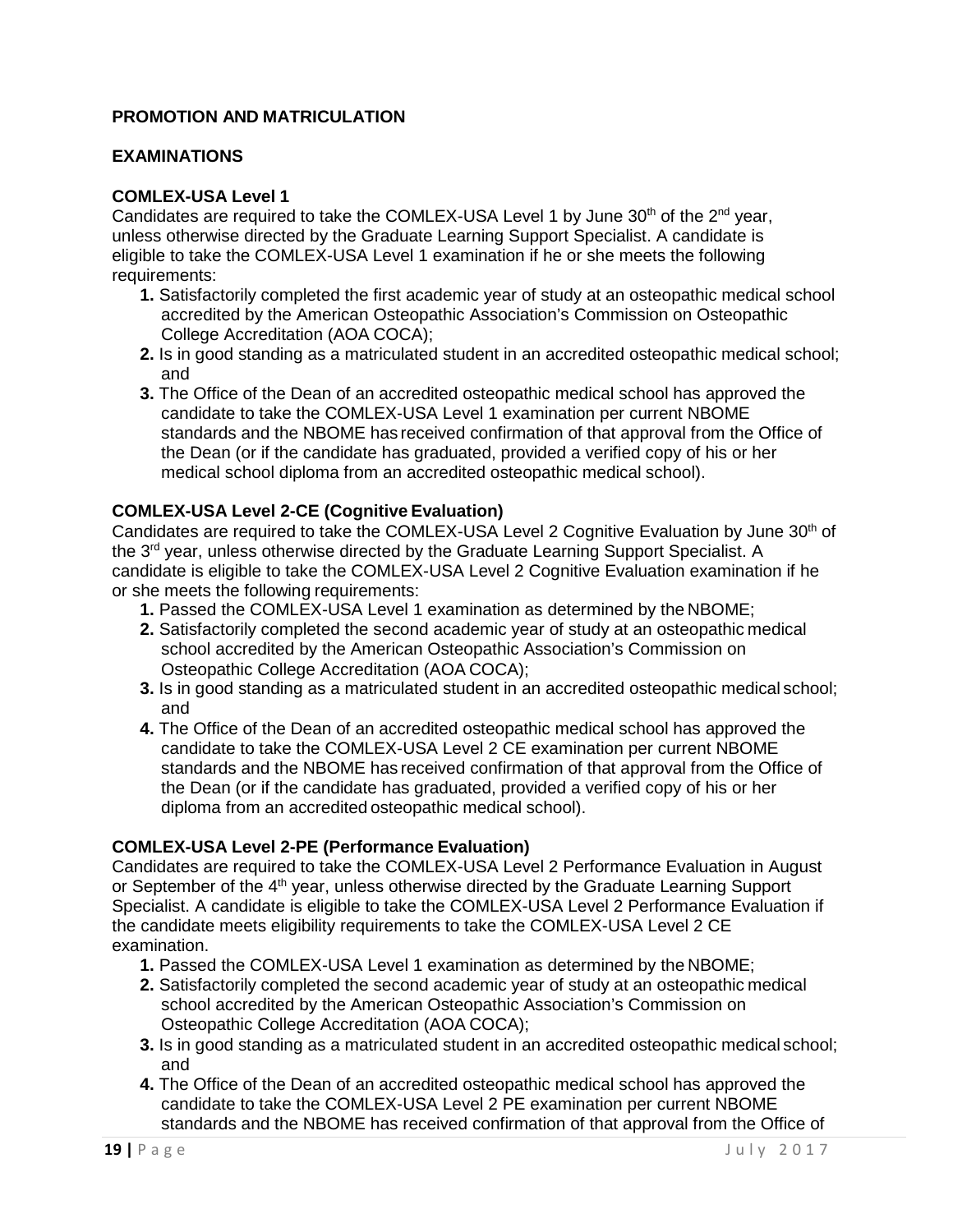the Dean (or if the candidate has graduated, provided a verified copy of his or her diploma from an accredited osteopathic medical school).

#### **MU-COM COMLEX FAILURE POLICY**

All MU-COM students must pass COMLEX-USA Level 1, Level 2CE, and Level 2PE to receive a D.O. degree. Students who complete Year Two courses successfully are conditionally promoted to Year Three pending achievement of a passing score on COMLEX-USA Level 1. Students must sit for the COMLEX-USA Level 1 examination by June 30 in order to start clerkships on July 1. Students who have to remediate any Year Two course work—whether due to a course failure or incomplete should schedule their COMLEX Level 1 for the last week of June (if possible per the NBOME). Note that any Year Two course failures must be successfully remediated prior to sitting for COMLEX Level 1 as the student must be in Good Standing, unless the Student Promotion and Academic Progress Committee (SPAPC) makes an exception for extenuating circumstances.

If a MU-COM student fails COMLEX-USA Level 1 examination on the first attempt, he/she must:

- meet with the Associate Dean of Clinical Affairs,
- retake the COMLEX-USA Level 1 exam by November 30<sup>th</sup>.

If a MU-COM student fails COMLEX-USA Level 1 examination on the second attempt, he/she:

- may finish the current rotation,
- must meet with the Associate Dean of Clinical Affairs,
- will be placed on Academic Probation and meet with the Student Promotion and Academic Progress Committee,
- cannot resume clerkships until achieving a passing score on COMLEX-USA Level 1.

If a MU-COM student fails COMLEX-USA Level 2CE examination on the first attempt, he/she must:

- meet with the Associate Dean of Clinical Affairs,
- retake the COMLEX-USA Level 2CE exam by November 30<sup>th</sup>.

If a MU-COM student fails COMLEX-USA Level 2CE examination on the second attempt, he/she:

- may finish the current rotation,
- must meet with the Associate Dean of Clinical Affairs,
- will be placed on Academic Probation and meet with the Student Promotion and Academic Progress Committee,
- cannot resume clerkships until achieving a passing score on COMLEX-USA Level 2CE.

If a MU-COM student fails COMLEX-USA Level 2PE examination on the first or second attempts, he/she must:

- meet with the Associate Dean of Clinical Affairs and the Director of the Simulation Center,
- retake the COMLEX-USA Level 2PE exam by the date agreed upon during the meeting with the Associate Dean of Clinical Affairs and the Director of the Simulation Center

If a student fails any COMLEX-USA examination more than twice, the student will be placed on Academic Probation and meet with the Student Promotion and Academic Progress Committee.

To retake a failed examination, the candidate must register with the NBOME to schedule a new test date and meet the eligibility requirements when he or she registers to retake the examination and on the date of the examination. Per NBOME guidelines, a candidate may take COMLEX-USA Level 1 or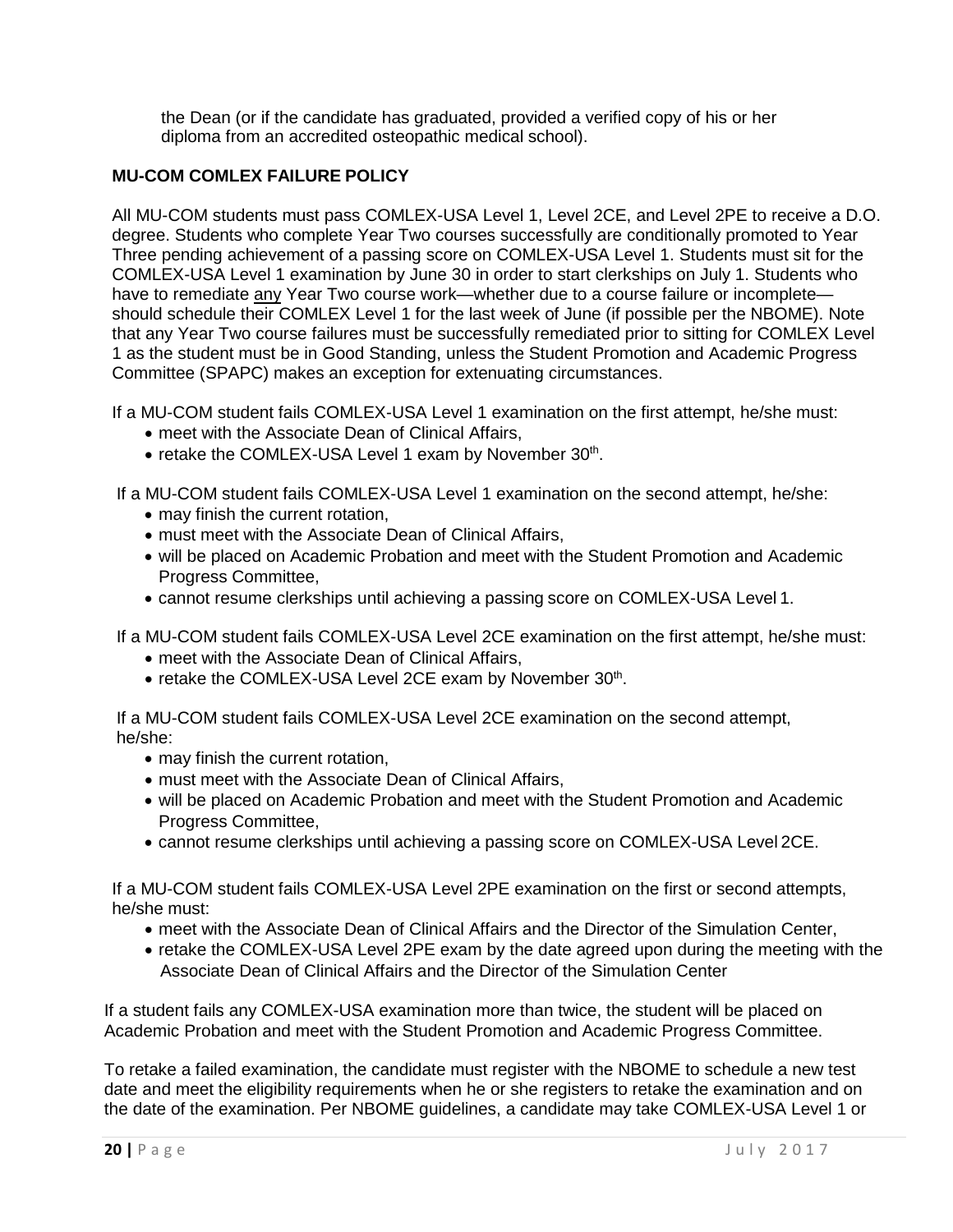Level 2-Cognitive Evaluation a maximum of four times in any 12-month period. A candidate may take the COMLEX-USA Level 2-Performance Evaluation a maximum of three times in any 12-month period. Candidates taking COMLEX-USA examinations will be limited to a total of six attempts for each examination (COMLEX USA Level 1, Level 2- CE, Level 2-PE and Level 3).

A student who has not passed COMLEX-USA Level 1 by January 1st of the third year shall not continue in clerkships so that the student can devote full time to study. The student will be placed on academic probation by the Student Promotion and Academic Progress Committee. If the student passes COMLEX-USA Level 1, the student will return to good standing and may resume clerkships at the next available month.

A student who has not passed COMLEX-USA Level 2-CE by January of the fourth year shall not continue in clerkships so that the student can devote full time to study. Graduation will be delayed and the student will be placed on academic probation by the Student Promotion and Academic Progress Committee. If the student passes COMLEX- USA Level 2-CE, the student will return to good standing and may resume clerkships at the next available month.

A candidate who fails any accommodated COMLEX-USA examination and desires a test accommodation in connection with his or her re-examination must re-apply to the NBOME for the accommodation before registering to retake the failed examination, and include all required current documentation to substantiate that the candidate is a "person with disability" for purposes of the ADA and the appropriateness of the requested accommodation. Per NBOME policy, a candidate may not retake any level of COMLEX-USA to improve his or her score or for any purpose other than to pass a previously failed examination.

#### **GRADING POLICY**

Course Directors (Year 1 and 2) and the Associate Dean for Clinical Affairs (Year 3 and 4) determine the means by which the final grade will be computed. Course grades are based on a numeric scale from 0-100. In the first two years, 70 is a passing grade in a course. During clerkships, the grading structure includes Honors, High Pass, Pass, Fail, Satisfactory, and Unsatisfactory.

#### **Years One and Two**

| $4.00 = A$   |
|--------------|
| $3.67 = A-$  |
| $3.33 = B +$ |
| $3.00 = B$   |
| $2.67 = B -$ |
| $2.33 = C +$ |
| $2.00 = C$   |
| $0.00 = F$   |
|              |

**F:** (Failure) - "F" does not count towards the total number required for the program.

**V:** (Incomplete) - An incomplete grade must be requested by the student in writing, in advance of the end of the course. If the instructor approves the student's request, a written agreement is made regarding the work required and the due date. The new grade must be sent to the Registrar within six weeks of the last class. The only exception is for an Independent Study (see 'Independent Study' section).

**W:** (Withdrawal) - A withdrawal before the midpoint or midterm of a course; once a student has taken the midterm or reached midpoint, he/she is not eligible to withdraw unless there are extenuating circumstances and the student is granted permission.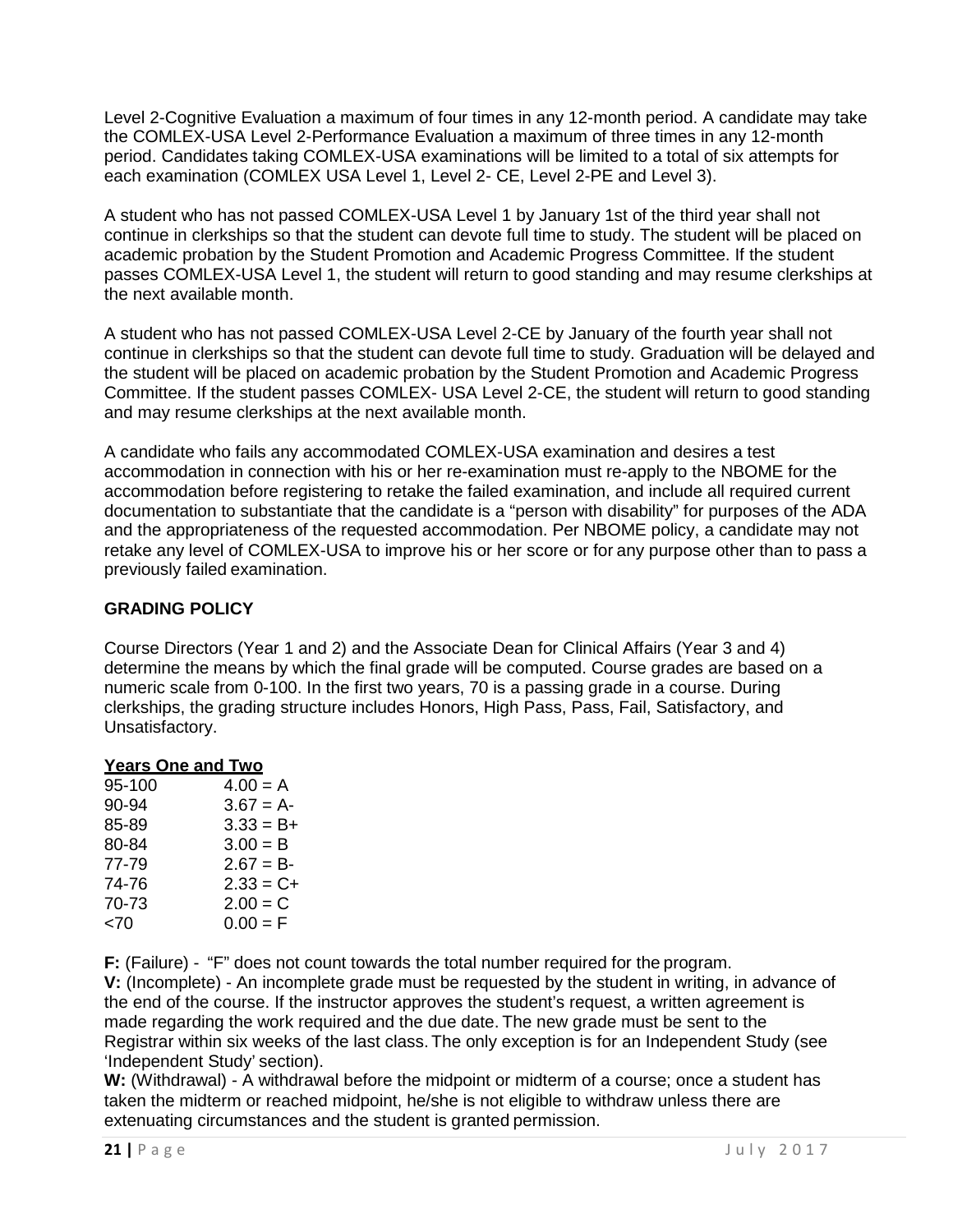**AU**: (Audited) - No course credit.

**CX**: (Remediated C) - Maximum grade for a course successfully remediated after failure. **S:** (Satisfactory) - Student has successfully passed the course. Credit is awarded, but grade holds no GPA weight.

**U**: (Unsatisfactory) - Student has **not** passed the course. Credit is **not** awarded, but the grade holds no GPA weight.

#### **Years Three and Four**

| H:   | (Honors)               | 4.00 (90-100) |
|------|------------------------|---------------|
|      | <b>HP:</b> (High Pass) | $3.00(80-89)$ |
|      | <b>PS:</b> (Pass)      | $2.00(70-79)$ |
| F: I | (Fail)                 | $0.00 \le 69$ |

**S**: (Satisfactory) - Student has successfully passed the course. Credit is awarded, but grade holds no GPA weight.

**U**: (Unsatisfactory) - Student has **not** passed the course. Credit is **not** awarded; the grade holds no GPA weight.

#### **Note:**

*1)* **Only letter grades will appear on the student's transcript.**

*2)* **The numerical grades will be used solely to calculate class rank.**

#### **Grade Point Average**

The grade point average is calculated by dividing the total number of GPA hours with the total number of quality points assigned to each course. Only courses taken at MU-COM are included in this calculation.

#### <span id="page-22-0"></span>**COURSE FAILURE POLICY**

Failure of any course at MU-COM may result in dismissal from the program. If a student fails a course, the student will be placed on Academic Warning and may be asked to appear before the SPAPC. The SPAPC will gather relevant data and determine whether a student should be dismissed or presented with an opportunity for course remediation or repeating a portion of the curriculum the next academic year. Failure of any required course in the MU-COM curriculum must be remediated if the student is to continue in the program and be promoted to the next year of study.

The course director(s) will determine the format and timing of the remediation program. If remediation cannot be accomplished between semesters, it must be accomplished during the summer, but not later than July 20 (Year 1) or June 30 (Year 2). In general, a student will not be allowed to remediate more than one course or part of a course during the summer unless the material being remediated does not exceed six (6) credit hours.

A student who successfully remediates a course will receive a grade of CX in that course and that grade will be used to calculate the GPA. In the event a course and the remediation of that course are failed, or the remediation of that course is not completed, the original course grade shall be recorded on the transcript.

Typically, two failures of a required course will result in dismissal from MU-COM. Please see the Student Handbook for an outline of SPAPC procedures.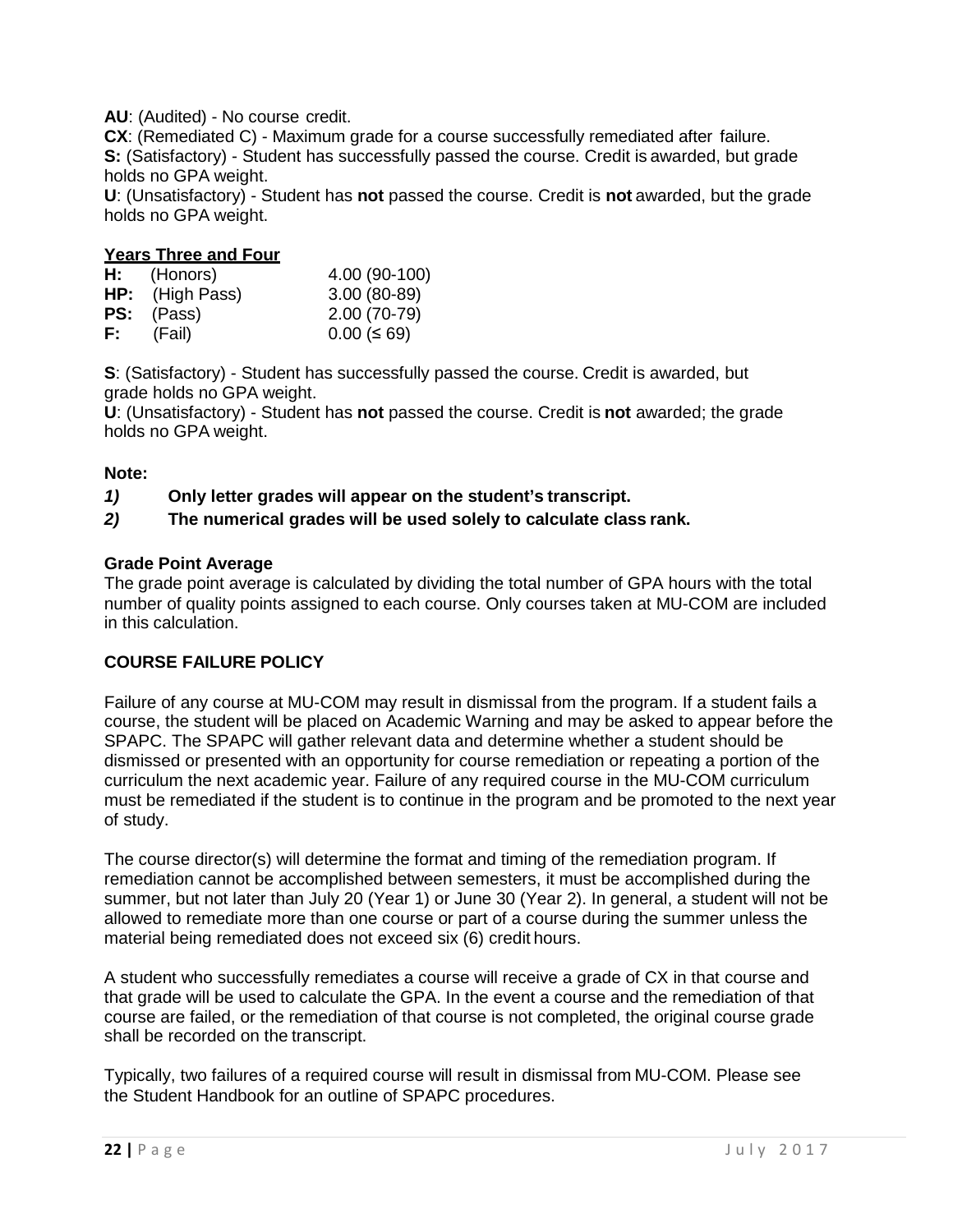#### **Clerkship Failure Policy**

If a student fails a clinical rotation based on the preceptor evaluation form or the COMAT score, the student must repeat the rotation.

#### <span id="page-23-0"></span>**GRADUATION REQUIREMENTS**

Completion of a program of study at Marian University College of Osteopathic Medicine does not guarantee placement in a residency program or future employment, licensure or credentialing.

The D.O. (Doctor of Osteopathic Medicine) degree is conferred upon candidates who have satisfactorily completed all academic requirements, any requirements stipulated by the Student Promotion and Academic Progress Committee, and satisfied all financial obligations.

The items that follow provide a descriptive overview of the individual elements needed for graduation from MU-COM:

- Satisfactory completion of all pre-clerkship and clerkship coursework. A minimum of two years must have been completed at Marian University College of Osteopathic Medicine.
- Satisfactory completion of all requirements for graduation within six years from the date of matriculation, including approved leaves of absence.
- Compliance with the curricular, legal, and financial requirements of the university.
- Successful completion of COMLEX Level 1, Level 2CE and Level 2PE examinations.
- Demonstrated ethical, personal, and professional behavior in compliance with the Marian University Code of Student Rights and Responsibilities and MU-COM Student Handbook.
- Demonstrated suitability for the practice of medicine as evidenced by displaying integrity and competence in the conduct of clinical and academic activities.

Each graduating student must receive the endorsement of the Student Promotion and Academic Progress Committee, the Marian University Faculty Assembly, the MU-COM Dean, and the Marian University Board of Trustees.

#### **CURRICULUM YEARS 1 AND 2**

The MU-COM curriculum is system-based, with foundational clinical cases and group study. Students will be exposed to clinical medicine in years 1 and 2. MU-COM faculty use the 2011 Fundamental Osteopathic Medical Competency Domains (FOMCD) from the National Board of Osteopathic Medical Examiners' (NBOME) as critical elements in creating teaching and assessment activities.

The first and second years introduce the student to the fundamental scientific concepts as these apply to the study of medicine. Exposure to clinical medicine with an emphasis on osteopathic principles and practice is woven throughout the curriculum. An understanding of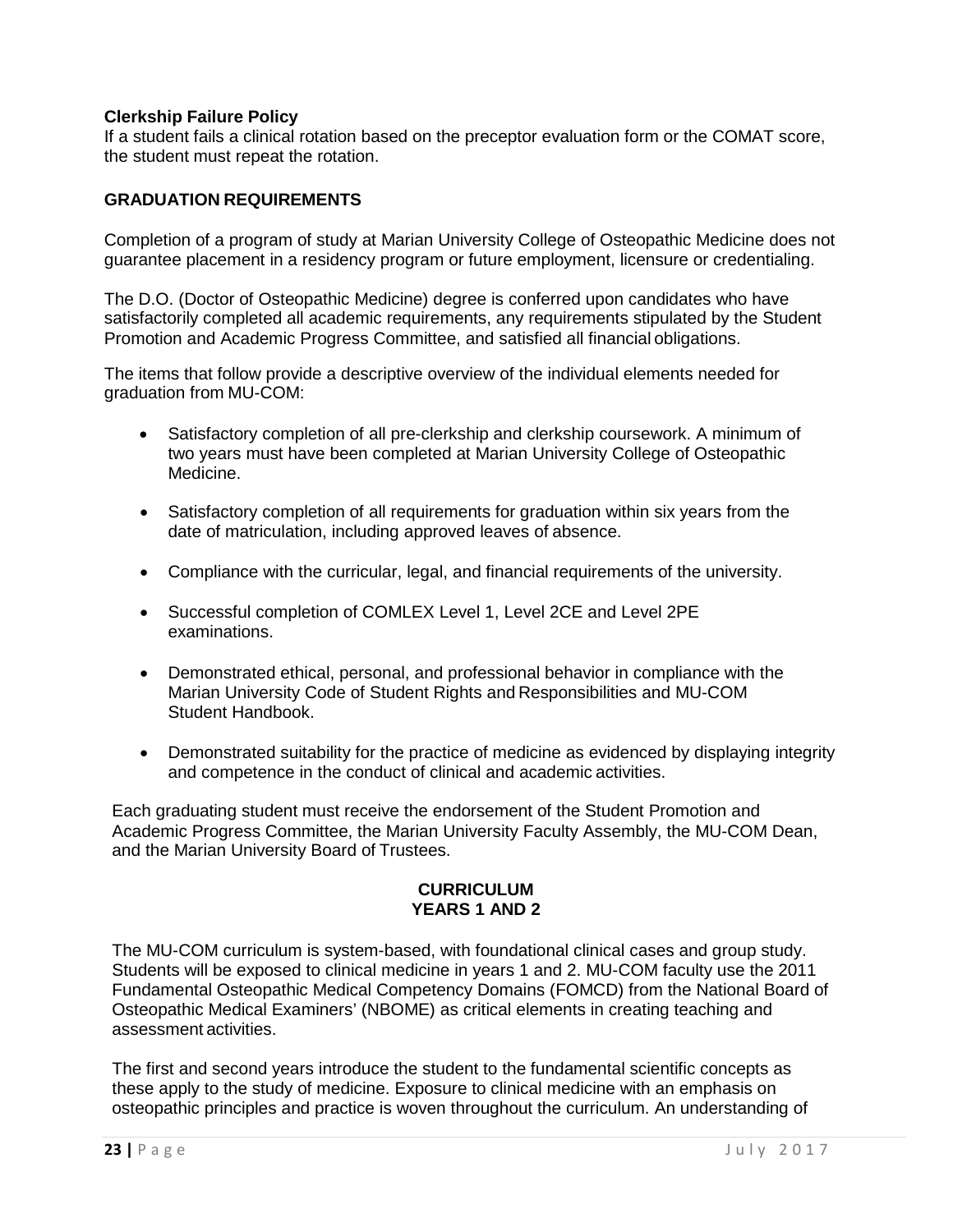the etiology, pathophysiology, diagnosis and management of disease is fundamental to the development of a complete osteopathic primary care physician. The preclinical components of the MU-COM curriculum are organized into Integrated Basic Science Courses and Organ Systems. The Courses and Organ Systems are integrated with biomedical sciences and clinical information for the student in classroom and small group settings.

MU-COM chose a modified organ system approach to curricular organization over a discipline based model because the basic biological science principles and concepts presented in the courses can be expanded in the context of each particular organ system. The preclinical sciences presented in each organ system include anatomy, biochemistry, immunology, microbiology, pathology, pharmacology, physiology, and molecular and cell biology; however, as opposed to a discipline approach, these preclinical domains are better integrated with the clinical sciences from within each system as clinical perspectives are offered from theviewpoint of both the primary care physician and the respective specialist. This affords the student an improved understanding and integration/correlation of course materials as clinical and ethical considerations are presented and integrated with the practical application of the basic science principles. Using this curricular paradigm, the basic science concepts, which are the foundation for the understanding of clinical situations, can be readily comprehended by the student. This information is further reinforced in the Introduction to Clinical Medicine and Osteopathic Principles and Practice courses, which are designed to complement, reinforce, and expand upon the coursework within the systems courses.

The Foundations course is designed to give the student a basic understanding of the science considered essential to the evidence supporting clinical medicine. Each basic science discipline will be more fully developed in all of the clinical systems, but the student needs a building block of basic understanding of the fundamentals of the important basic sciences in order to fully integrate the science encountered in each of the systems.

The Introduction to Clinical Medicine courses introduce first and second year students to the world of clinical medicine through a multifaceted approach, including early patient contact with patient models and standardized patients through simulations, facilitated small group sessions, didactic sessions, self-directed and online exercises, and group projects. Emphasis is on the development of history-taking and physical examination skills, critical thinking skills, differential diagnosis formation, construction of treatment plans, and doctor-patient communication skills. Other components of the course include professionalism, medical informatics, and health promotion and disease prevention.

The Osteopathic Principles and Practice courses are planned throughout the first and second year curricula and will address osteopathic history, philosophy, and principles, problem-solving and patient management, and incorporating direct and indirect, traditional, and contemporary manipulative techniques.

#### **CLERKSHIP EDUCATIONAL EXPERIENCES YEARS 3 AND 4**

<span id="page-24-0"></span>*Beginning with the Class of 2019*, the graduation requirements involving clerkship educational experiences have been modified from those that the Classes of 2017 and 2018 were required to complete. Beginning July 1, 2017, all new third-year students (MS3s) will spend the first month (July) of the academic year on the MU-COM campus completing a month-long Clinical Colloquium followed by (in various sequences) their CORE rotations (10 rotations).

Third-year students must also complete three, one-day required experiences in Osteopathic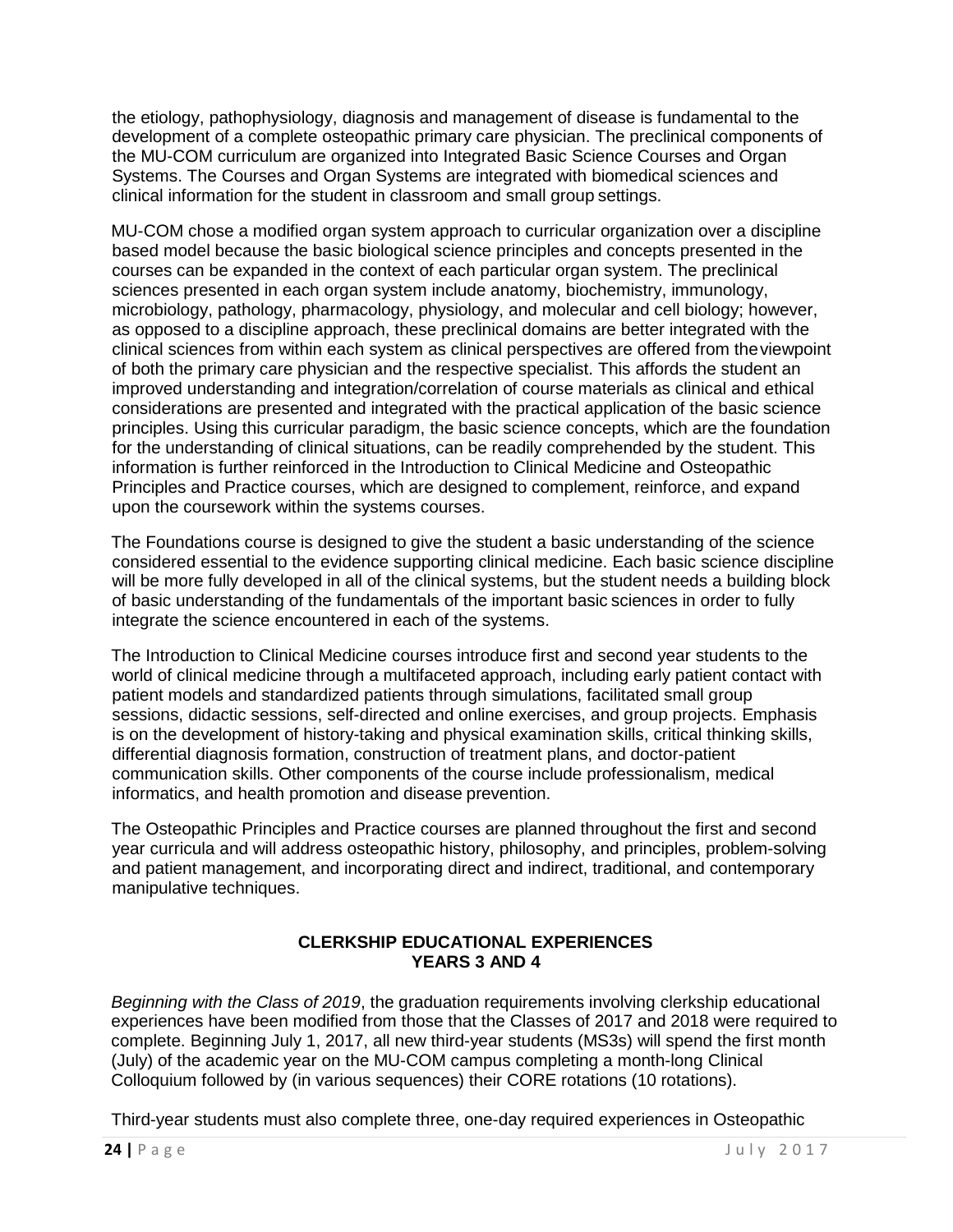Manipulative Medicine (OMM) on the MU-COM campus and a longitudinal patient encounter log as defined in the syllabus.

Third- and fourth-year students may take a total of one month of vacation time within the two year time period. Many students use this time to schedule a vacation, residency interviews, and/or complete the COMLEX Level 2CE and 2PE examinations.

#### **CORE Rotations**

- Emergency Medicine (EM) (1 month) • Family Medicine I & II (FM) (2 months) • Internal Medicine I & II (IM) (2 months) • Obstetrics/Gynecology (OBG) (1 month)
- Pediatrics (PED) (1 month)
- Psychiatry/Behavioral Medicine (PSY) (1 month)
- Surgery (SURG) (2 months)

The descriptions for these CORE rotations are:

#### Emergency Medicine:

Upon completion of this month of training, the student is expected to understand the nature of acute emergent/urgent, acute non-urgent, and exacerbations of chronic patient conditions. The student on the Emergency Medicine rotation will have direct contact with patients and develop an understanding of the emergency and disaster response system. Experiences will include diagnosis, management, and appropriate care of patients presenting to the Emergency Department. Students will develop an appreciation of the difference between the assessment and management of life-threatening and urgent conditions. Students will perform the initial patient evaluation, under physician supervision, and establish an appropriate plan of care.

#### Family Medicine:

Upon completion of these two months of training, the student is expected to understand the unique role of the osteopathic family physician and the basic knowledge, skills, and attitudes necessary for a family doctor to care for patients of all ages. The two month experience is designed to expose the student to a variety of clinical presentations that constitute the specialty of family medicine. The Family Medicine experience is predominantly clinic-based; there may also be an opportunity to experience the care of hospitalized patients. Competencies will include but not be limited to: using active listening communications in obtaining patient history related to chief complaint; presenting to the preceptor a focused patient history with corroborating physical evidence as well as a differential diagnosis and proposed treatment plan; interpreting results of office labs, performing common office procedures; and developing management plans to guide osteopathic patient care in sickness and health.

#### Internal Medicine:

Upon completion of these two months of training, the student is expected to understand the breadth of internal medicine. The two month experience is designed to expose the student to a variety of clinical presentations that constitute the specialty of internal medicine. The Internal Medicine experience will include both inpatient and ambulatory patient encounters. Students will assist in the management of patients under the supervision of attending physicians and other members of the healthcare team (e.g. interns and residents). The student will be expected to take part in patient care, teaching rounds, and educational conferences. Skills developed during this rotation will include but not be limited to exposure to common diagnostic, therapeutic and life-saving interventions; using active listening to obtain patients' histories related to their presenting complaints; presenting cases to the preceptor in a focused manner; gathering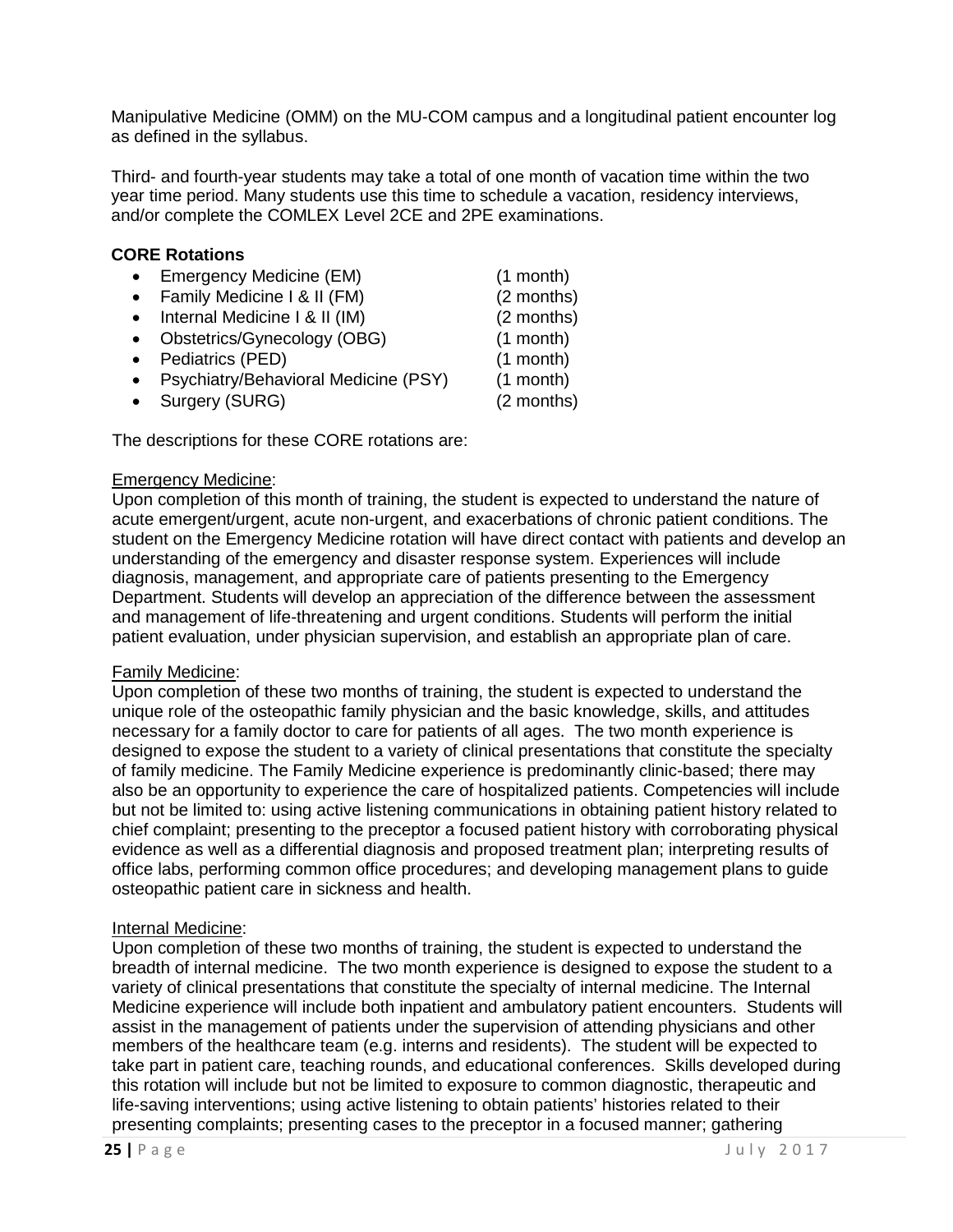physical evidence to support a differential diagnosis and proposed management plan; interpreting results of ordered labs, e.g. imaging studies, cardiopulmonary assessments, and a plethora of diagnostic labs.

#### Obstetrics & Gynecology:

Upon completion of this one month of training, the student is expected to understand the elements of routine OB/GYN care performed in the inpatient and outpatient setting. Students will gain skill recognizing both normal and abnormal findings encountered in both obstetrics and gynecology including the management of pregnancy (prenatal care, labor, delivery, post-partum care), and other common aspects of female health and wellness. Skills will include but not be limited to the interpretation of prenatal risks and management; diagnosis of labor; fetal and maternal monitoring; spontaneous vaginal delivery; assisting in operative delivery; principles of the management of newborns; and the post-partum management of common abnormalities. Students will also learn how to perform a pelvic examination including PAP smears and cervical biopsies, to diagnose and manage common reproductive challenges such as infertility, spontaneous abortion, ectopic pregnancy, contraception and family planning, and their effects on the family.

#### Pediatrics:

Upon completion of this month of training, the student is expected to understand how to diagnose and manage pediatric disease as it applies to newborns, infants, and children. In addition, students will gain knowledge and skill regarding normal growth and development of the pediatric patient. The expectations for the pediatrics rotation are for a broad scope of experiences and didactics that help the student develop an understanding of common pediatric problems. The experience will include an emphasis on evaluation of the child, the family and social environment, and maintaining wellness. Skills learned will include but not be limited to performing the neonatal exam; assessing the milestones of normal growth and development; managing acute and chronically seen common illnesses in children; understanding nutritional needs; and administering immunizations appropriate for age.

#### Psychiatry/Behavioral Medicine:

Upon completion of this month of training, the student is expected to understand how to diagnose and manage psychiatric disorders and behavioral problems which commonly present in a primary care office, paying particular attention to the stress factors that contribute to emotional dysfunction. This rotation will focus on the importance of the family in relation to individual behavior, and the ability to identify conflicts and communication problems within the family. Students will gain knowledge and experience to address common psychiatric disorders. Students will learn how to perform a psychiatric assessment and mental status exam, to diagnose and treat common mental health disorders, and to understand the basic principles of prescribing psychiatric medications. An emphasis will be on common conditions and their effects on overall health, such as anxiety, depression, bipolar disorder, schizophrenia, somatization, eating disorders, and personality disorders. Learning the principles of psychopharmacology will be an important competency. In addition, students will gain an appreciation of the influence of mental illness in families, schools, and communities.

#### Surgery:

Upon completion of these two months of training, the student is expected to understand how to care for surgical patients, with an emphasis on assessing acute surgical illnesses; providing preoperative and post-operative management; understanding the principles of wound care, fluid and electrolyte management, operating room protocols, the assessment and management of acute trauma, and the diagnosis and treatment of common surgical conditions. Skills will include but not be limited to suturing of lacerations and operative wounds; obtaining IV access through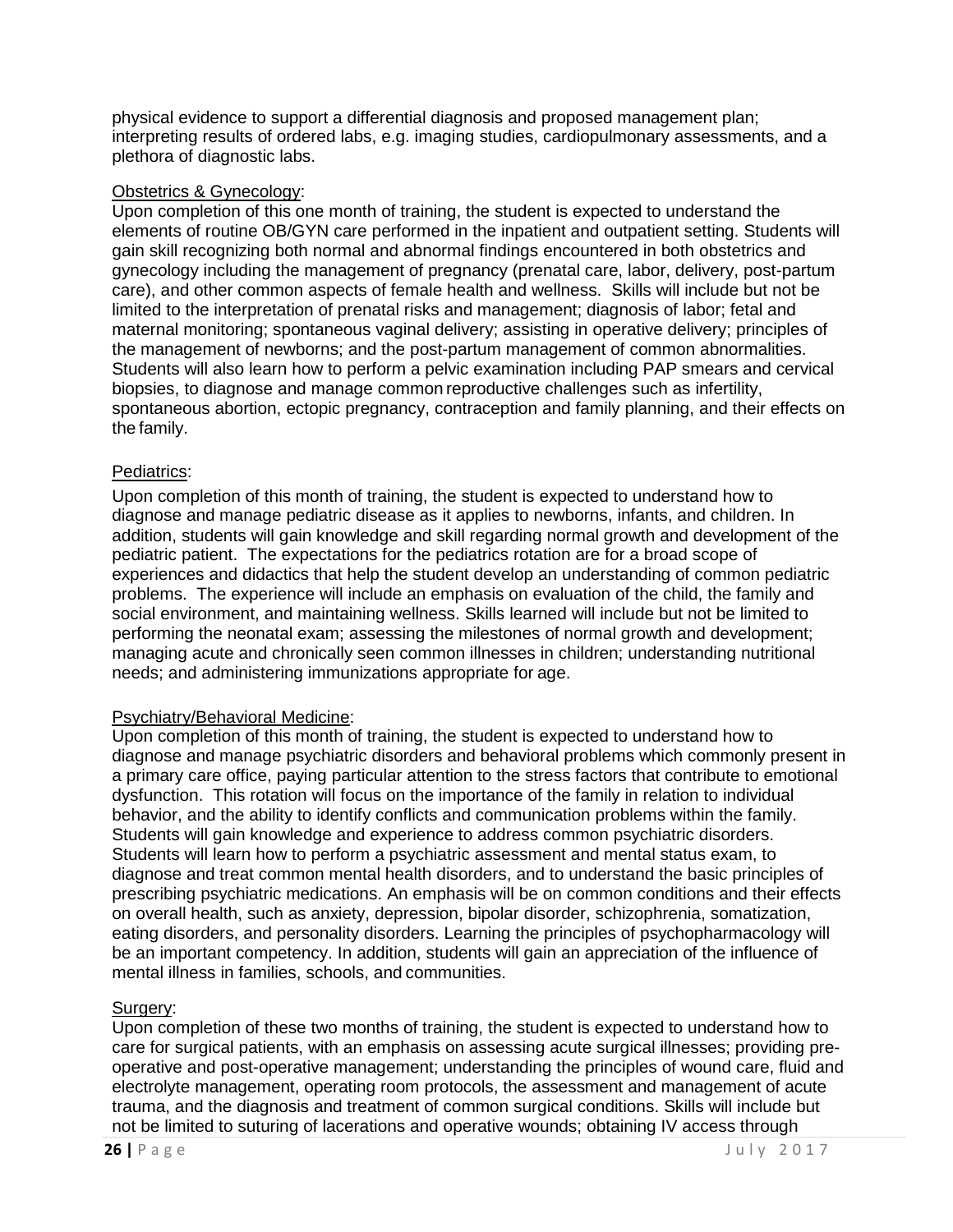peripheral or central venous routes; interpreting laboratory, testing, and imaging results; and understanding the surgical approach to common conditions. Students will also learn basic surgical procedures, aseptic technique, correct handling of tissues and instruments to assist the surgical team in the pre- and post-operative care of the patient. Students will learn various surgical techniques and recognize potential risks associated with surgical care.

#### **Electives and Selective Rotations**

All elective and selective rotations must comply with MU-COM educational requirements, including appropriately processed affiliation agreements and adherence to limits imposed on number of rotations completed within a specialty area. Elective and selective requests must be made to the clerkship coordinators utilizing the Rotation Request Form at least 90 days prior to the first day of the rotation.

#### *Primary Care Selectives (2 months)*

Primary Care (PC) Selectives allow students the opportunity to spend two additional months training in a traditional primary care specialty – Family Medicine, General Internal Medicine, Obstetrics-Gynecology, or Pediatrics. Students may spend two months in the same PC Selective, or split their two months between any two disciplines.

#### *Internal Medicine and Surgery Selectives (3 months)*

Internal Medicine and Surgery (IM&S) Selectives allow students the opportunity to spend three months training in subspecialty areas of Internal Medicine or Surgery. Options include: Allergy-Immunology, Anesthesiology, Cardiology, Dermatology, Endocrinology, Gastroenterology, Hematology-Oncology, Infectious Disease, Nephrology, Neurology, Ophthalmology, Otolaryngology, Radiology, Plastic Surgery, Pulmonology, Rheumatology, and Urology. The opportunity to complete rotations in other specialty areas may be requested.

Students may spend two months in an Internal Medicine or Surgery Selective, with the third month spent in the other discipline.

#### *Electives (3 months)*

*Fall Semester Year 1*

An elective is defined as "an opportunity for students to explore an area of personal or professional interest beyond the MU-COM required CORE rotations, Primary Care Selectives and Internal Medicine / Surgery Selectives".

#### **DOCTOR OF OSTEOPATHIC MEDICINE CURRICULUM**

| <b>Course Number</b>  | <b>Course Title</b>                               | <b>Credit Hours</b> |
|-----------------------|---------------------------------------------------|---------------------|
| MED 611               | Scientific Foundations of Medicine                | 7.0                 |
| MED 612               | <b>Essential Clinical Anatomy and Development</b> | 7.5                 |
| <b>MED 615</b>        | Introduction to Clinical Medicine 1               | 3.0                 |
| <b>MED 616</b>        | Osteopathic Principles and Practice 1             | 3.0                 |
| <b>MED 617</b>        | Cardiopulmonary Renal (CPR) *                     | 13.5                |
| <b>Semester Total</b> |                                                   | 34.0                |

#### **Years 1 and 2**

#### *\* Course runs for four weeks in fall semester and nine weeks in spring semester.*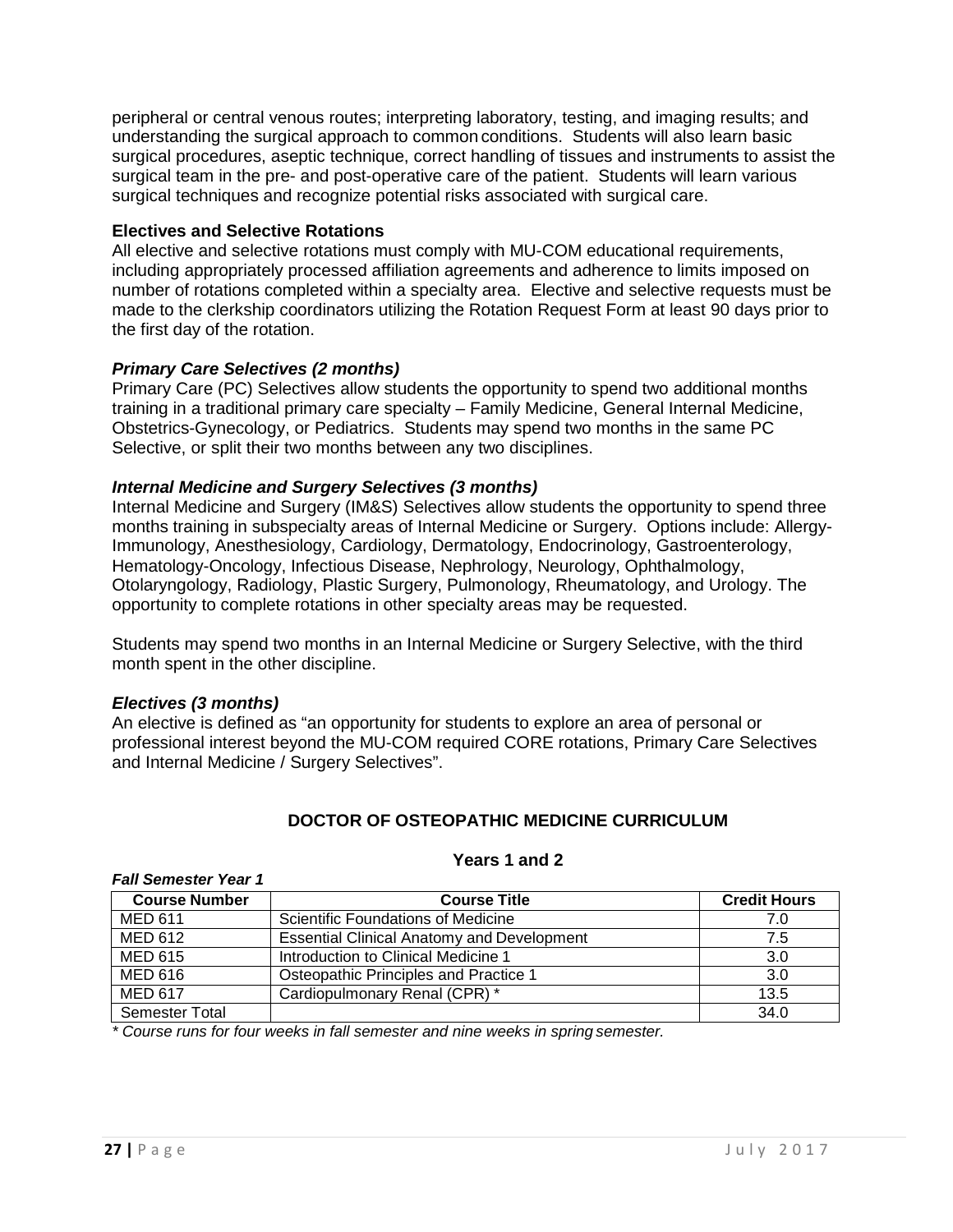#### *Spring Semester Year 1*

| <b>Course Number</b> | <b>Course Title</b>                   | <b>Credit Hours</b> |
|----------------------|---------------------------------------|---------------------|
| MED 625              | Introduction to Clinical Medicine 2   | 3.0                 |
| MED 626              | Osteopathic Principles and Practice 2 | 3.0                 |
| MED 627              | Neurology, EENT, Motor Systems (NEMS) | 9.5                 |
| Semester Total       |                                       | 15.5                |

#### *Fall Semester Year 2*

| <b>Course Number</b> | <b>Course Title</b>                                   | <b>Credit Hours</b> |
|----------------------|-------------------------------------------------------|---------------------|
| <b>MED 715</b>       | Introduction to Clinical Medicine 3                   | 3.0                 |
| MED 716              | Osteopathic Principles and Practice 3                 | 3.0                 |
| <b>MED 717</b>       | Dermatology, Immunology, Skeletal Muscle, Orthopedics | 7.5                 |
| <b>MED 718</b>       | GI, Endocrine, Metabolism (GEM)                       | 7.5                 |
| Semester Total       |                                                       | 21.0                |

#### *Spring Semester Year 2*

| <b>Course Number</b> | <b>Course Title</b>                   | <b>Credit Hours</b> |
|----------------------|---------------------------------------|---------------------|
| MED 725              | Introduction to Clinical Medicine 4   | 2.0                 |
| MED 726              | Osteopathic Principles and Practice 4 | 2.0                 |
| MED 720              | Reproduction, Aging, Psychiatry (RAP) | 10.5                |
| Semester Total       |                                       | 14.5                |

#### **Years 3 and 4**

| <b>Course Number</b> | <b>Course Title</b>                                            | <b>Credit Hours</b> |
|----------------------|----------------------------------------------------------------|---------------------|
| <b>MED 800</b>       | <b>Family Medicine I Clinical Rotation (Core Rotation)</b>     | 5.0                 |
| <b>MED 801</b>       | Family Medicine II Clinical Rotation (Core Rotation)           | 5.0                 |
| <b>MED 803</b>       | <b>Clinical Colloquium</b>                                     | 5.0                 |
| <b>MED 810</b>       | Internal Medicine I Clinical Rotation (Core Rotation)          | 5.0                 |
| <b>MED 811</b>       | Internal Medicine II Clinical Rotation (Core Rotation)         | 5.0                 |
| <b>MED 907</b>       | Internal Medicine Sub Internship                               | 5.0                 |
| IMS 9XX              | Internal Medicine Selective                                    | 5.0                 |
| PCS 9XX              | <b>Primary Care Selective I</b>                                | 5.0                 |
| PCS 9XX              | Primary Care Selective II                                      | 5.0                 |
| <b>MED 822</b>       | <b>Emergency Medicine (Core Rotation)</b>                      | 5.0                 |
| <b>MED 829</b>       | Osteopathic Principles and Practice 5 (OMM)                    | 5.0                 |
| <b>MED 835</b>       | <b>Surgery I Clinical Rotation (Core Rotation)</b>             | 5.0                 |
| <b>MED 836</b>       | <b>Surgery II Clinical Rotation (Core Rotation)</b>            | 5.0                 |
| SUR 9XX              | <b>Surgery Selective Rotation</b>                              | 5.0                 |
| <b>MED 840</b>       | <b>Obstetrics/Gynecology Clinical Rotation (Core Rotation)</b> | 5.0                 |
| <b>MED 850</b>       | <b>Pediatrics Clinical Rotation (Core Rotation)</b>            | 5.0                 |
| <b>MED 860</b>       | <b>Psychiatry Clinical Rotation (Core Rotation)</b>            | 5.0                 |
| IMS or SUR 9XX       | Internal Medicine or Surgery Selective                         | 5.0                 |
| MED 9XX              | Elective Rotations*                                            | 15.0                |
| Total Years 3 and 4  | Minimum Required Credit Hours                                  | 105.0               |

\*All MU-COM students complete an OMM experience in the 4<sup>th</sup> year as a graduation requirement. Students may choose to enroll in MED 901 (OPP6) or MED 929 (OMM Longitudinal Experience). If students choose to enroll in MED 901, they must complete two (2) additional electives. If students choose to enroll in MED 929, they must complete three (3) additional electives.

\*Elective rotations can be split into 1 month (5.0 credit hours) or two week (2.5 credit hours) rotations. Students can request a maximum of four rotations that meet for two weeks.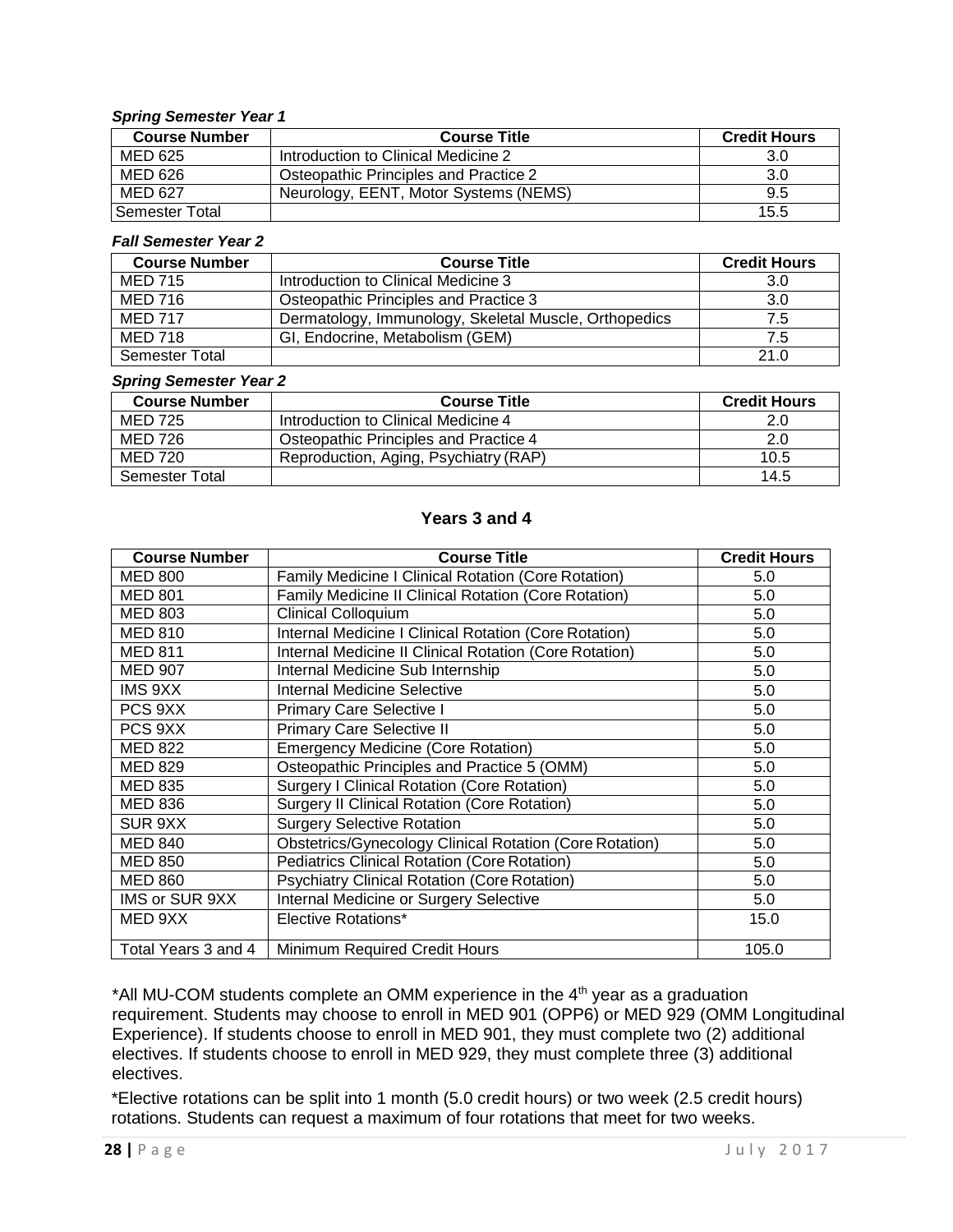#### <span id="page-29-0"></span>Credit Hour Breakdown Year  $1 = 49.5$  credit hours Year  $2 = 35.5$  credit hours Year 3 and  $4 = 105.0$  credit hours **Minimum Credit Hours Required for Graduation = 190.0**

According to the U.S. Secretary of Education in 34 CFR 600.2, one hour of classroom or direct faculty instruction each week for approximately fifteen weeks per semester constitutes one credit hour of work. During clerkships, a minimum of 140 hours of patient contact = 5 credit hours. Assignment of credit hours to all courses and rotations is subject to change based on consultation with faculty members and/or the preceptor and/or site.

#### **CLERKSHIP SCHEDULING PROCESS**

In the fall of the semester of the  $2<sup>nd</sup>$  year, students have the opportunity to rank-order clerkship sequences based on personal preferences. Using the New Innovations software, student preferences are maximized and determined. Students are notified of their core rotation assignments in April of the 2<sup>nd</sup> academic year.

#### **EDUCATIONAL POLICIES**

#### **PRIVACY OF STUDENT RECORDS**

Marian University operates in compliance with the Family Educational Rights and Privacy Act of 1974 (FERPA), as amended. Students have the right to inspect all official records pertaining to them and to challenge inaccurate or misleading information. Exceptions are parents' financial records and confidential letters and statements placed in the record before January 1, 1975, or placed under conditions where students have signed a waiver of right of access.

All student academic information is considered confidential except for the following "directory" information available to the public: student's name, campus and off-campus address, e-mail address, telephone and voice mail number, date of birth, photograph, major field of study, participation in university activities and sports, physical and performance statistics of members of athletic teams, dates of attendance, full- or part-time status, degrees, awards, honors, dean's list, and the most recent previous institution attended by the student.

The student may request that directory information not be released. This must be made in writing to the Office of the Registrar within 15 days of the beginning of each term. Failureto notify the Office of the Registrar may mean university publications, such as team rosters, promotional brochures, or the student directory, may include some directory information. Clerkship sites require MU-COM to disclose directory information per contractual agreements.

Students may waive the right of nondisclosure, allowing access to their records by anyone designated on the waiver form. The waiver form is effective through the student's graduation or until the student designates otherwise.

#### **Maintenance of Student Records**

There is one Admissions file for each applicant and each program for which he or she applies. This file is kept in the Office of Admissions until the point of matriculation. When the student matriculates, the following materials are retained in the Office of the Registrar and all other materials in the applicant file are purged in accordance with the FERPA of 1974, as amended. A student can request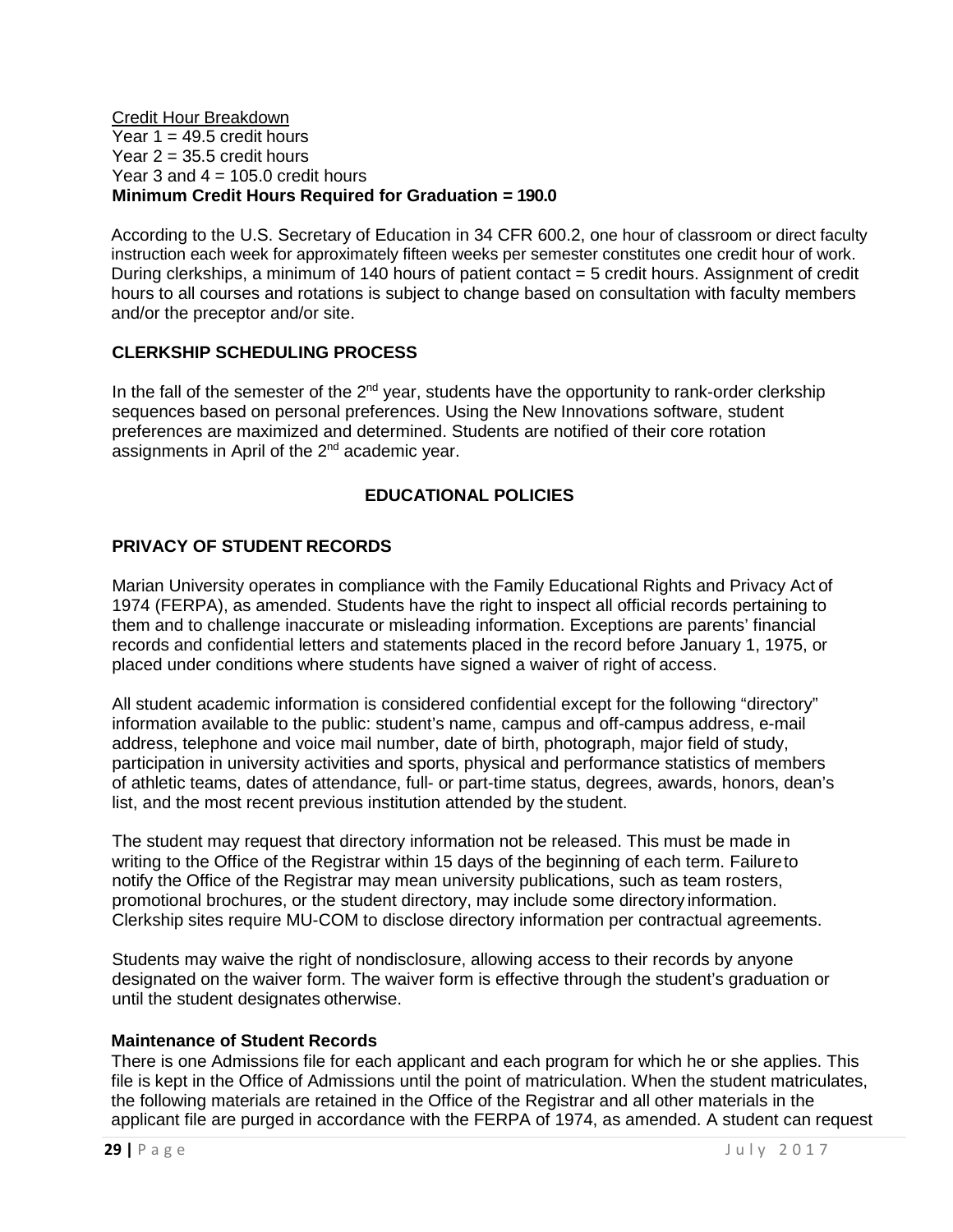to review the information in his/her file with a 10 day written notice to the Office of the Registrar.

Information retained in the file is as follows:

- **Current Application**
- AACOMAS Profile (for D.O. Students)
- Transcripts
- Standardized Test Scores (i.e. MCAT, GRE, MAT)
- Letters of Acceptance and Prepayment
- Completed Technical Standards Form
- Previous Applications and Decision-related correspondence

Other data accrued during the student's tenure at the College including, but not limited to, transcripts, board scores, academic status letters (i.e. probation, warning, dismissal), course related forms (i.e. withdrawal),name change and change of status documentation will be placed in the student's file. Transcripts or grade reports from other institutions, Criminal Background check, copies of scores from National Tests (MCAT, National Board, Praxis etc.) and/or any other third party material will NOT be released by MU-COM. Students must contact the institution that issued these documents to obtain copies.

#### **Access to Student Records**

Access to student's record may be granted to school officials determined to have a legitimate educational interest. The custodian of the records must determine the legitimacy of each request. A school official is determined to have a legitimate educational interest if the information requested is required for that official to:

- Perform appropriate tasks that are specified in his/her position description or contract/agreement
- Perform a task related to the student's education
- Provide a service or benefit relating to the student or student's family, such as health care, counseling, job placement or financial aid

The school official is not authorized to share this information with a third party without the student's written permission. Such information, when it has fulfilled its original purpose, should be returned to the originating office. All other access to a student's record is granted in accordance with FERPA.

#### **FERPA Complaints**

Complaints regarding alleged violations of rights accorded by students by the Family Educational Rights and Privacy Act or the regulations promulgated under may be directed in writing to:

#### **Family Policy Compliance Office**

U.S. Department of Education 400 Maryland Avenue, SW Washington, DC 20202-5901

<span id="page-30-0"></span>For more information visit the Department of Education's Family Compliance Office at <http://www.ed.gov/offices/OM/fpco/index.html>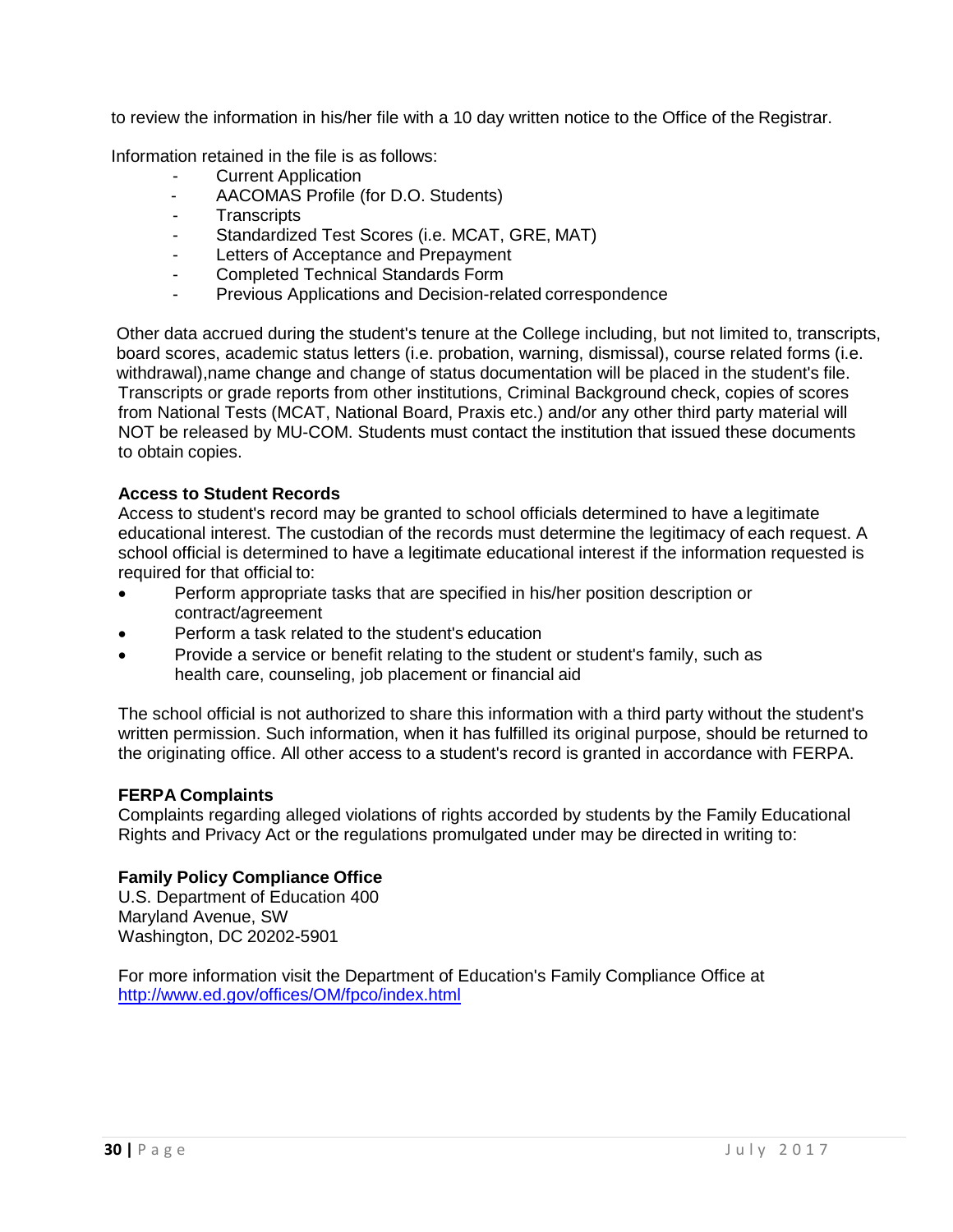#### **POLICY OF FAIRNESS AND EQUAL OPPORTUNITY**

Marian University does not discriminate on the basis of race, ethnicity, color, sex, gender, gender identity, sexual orientation, religion, creed, national origin, age or disabilities in the selection of administrative personnel, faculty and staff, and students. MU-COM subscribes to the principles and adheres to the requirements of state and federal law pertaining to civil rights and equal opportunity, in accordance with the requirements of Title VI of the Civil Rights Act of 1964, as amended; the American's with Disabilities Act of 1990 and section 504 of the Rehabilitation Act of 1973, as amended; the Age Discrimination Act of 1975, as amended; and The Jeanne Clery Disclosure of Campus Security Policy and Campus Crime Statistics Act (20 USC § 1092(f)).

Marian University supports Title IX of the Education Amendments of 1972, which prohibits discrimination based on gender in educational programs receiving federal financial assistance. Title IX also protects students and employees both male and female, from unlawful sexual harassment, (unwelcome conduct of a sexual nature, unwelcome sexual advances, requests for sexual favors, and other verbal, nonverbal, or physical conduct of a sexual nature). Sexual harassment also includes sexual violence (sexual assault, battery, or coercion; rape), in school programs and activities. Individuals with questions or concerns regarding monitoring of compliance or those who wish to file a complaint of non-compliance may contact Marian University's Title IX Coordinator: Ruth Rodgers, at: rrodgers@marian.edu; 317.955.6321; Room 201 RLSC; or the Office of Civil Rights. Information about the Office of Civil Rights and Title IX compliance can be found at [www.ed.gov/about/offices/list/ocr/index.html.](http://www.ed.gov/about/offices/list/ocr/index.html)

#### **ADMINISTRATION AND FACULTY OF MU-COM**

#### **ADMINISTRATION**

**ADMISSIONS**

## **STUDENT AFFAIRS**

Donald Sefcik, DO COM Dean and Vice President of Health Professions Luke Nelligan, DO **Interim Associate Dean for Clinical Affairs**<br>Bryan Larsen, PhD **Interim Associate Dean for Biomedical Sciences** Associate Dean for Biomedical Sciences Rhonda Garrison **Assistant Dean for Continuum of Physician Education** Clint Whitson, MS Assistant Dean for Student Affairs Sarah Zahl, PhD Assistant Dean for Accreditation Logistics & Advancement Ann Habenicht, DO Chair of Osteopathic Manipulative Medicine John Lucich, MD Chair of Internal Medicine Angela Wagner, DO Chair of Family Medicine

**Director of Enrollment Management** Julia Ford Assistant Director of Graduate Financial Aid Daniel Goodpaster, MS<br>
Assistant Director of Recruitment and Admissions<br>
Recruiter for Graduate Health Programs Recruiter for Graduate Health Programs

Student Health & Wellness Coordinator Michael Koluch, MA Graduate Learning Support Specialist<br>Chris Parr<br>Director of GME Advising and Applicat Director of GME Advising and Applications John Shelton, MS<br>
Melinda Wallpe, PhD<br>
Mental Health Counselor/Acade Mental Health Counselor/Academic Support